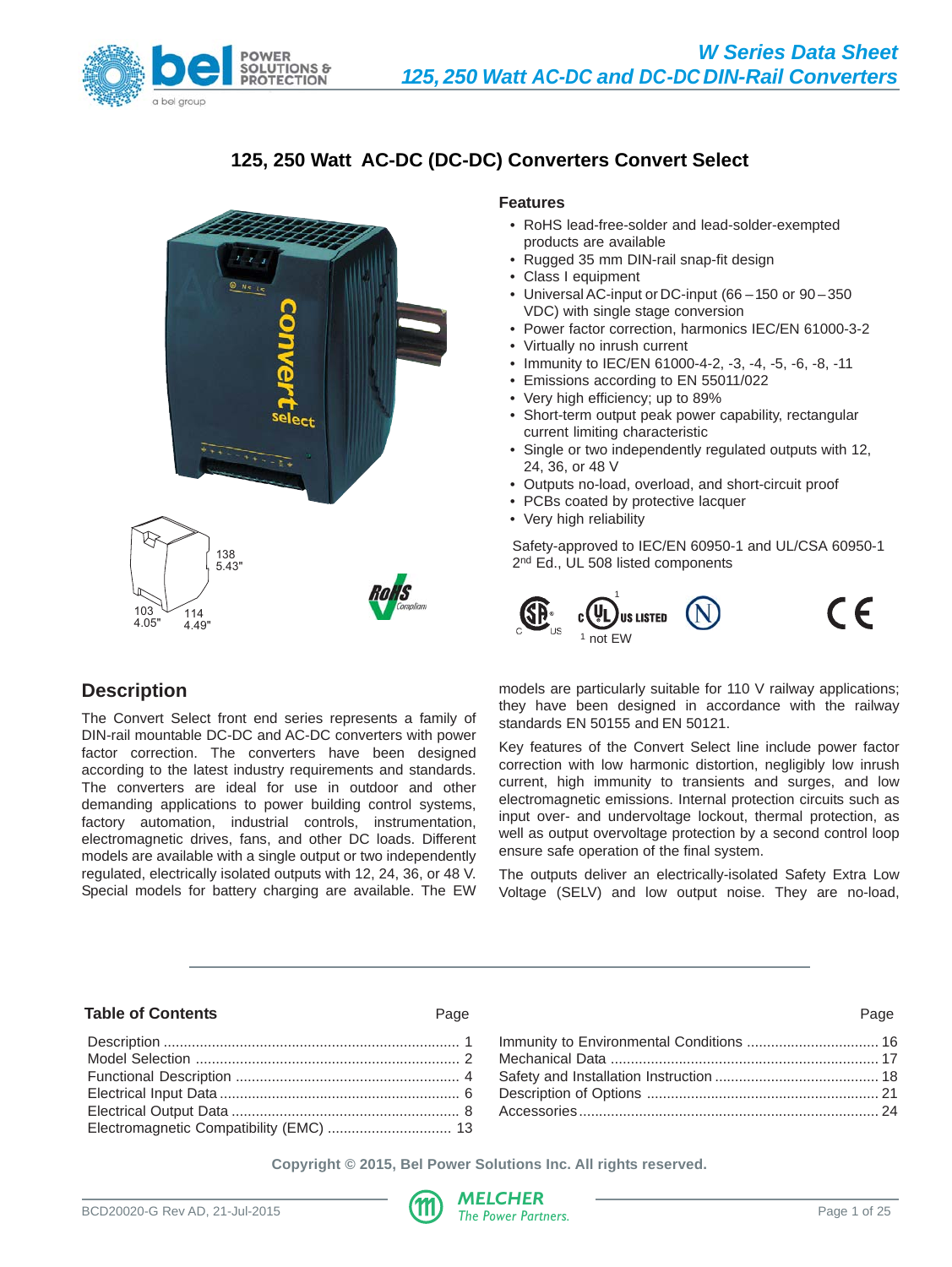<span id="page-1-0"></span>

overload, and short-circuit proof. The electronically controlled short-term peak power capability of up to 150% of the rated output power enables the front end converters to deliver additional power to start-up motors or to safely operate subsequent circuit breakers. Built-in large sized output capacitors absorb possible reverse energy, which may be caused by quick deceleration of electromagnetic drives connected directly to the output. A green LED at the front cover displays the status of the output(s).

The Convert Select Series was designed according to all relevant international safety standards. The converters are approved by TÜV and UL, and are UL 508 listed. Adequate clearances and creepage distances allow operation in pollution degree 3 environment (with AC input). All board assemblies are coated with a protective lacquer.

The thermal concept allows operation at full load up to an ambient temperature of 60 °C (LW models) or 70 °C (EW models) in free air without forced cooling. A rugged DIN snap-fit device allows easy and reliable fixing onto the various 35 mm DIN rail models. The converters are fitted with cage clamp terminals which are easily accessible from the front. System connectors with screw terminals for use with pre-assembled harnesses, external adjustment of the output voltage as well as various auxiliary functions are available as options.

The letter E stands for improved EMC performance of LW models. Models without E are obsolete.

# **Model Selection**

Table 1: Standard models

| Output 1                                         |                     |                                            | Output 2                 | <b>Output Power</b>      | <b>Operating Input</b>                               | <b>Type</b>              | Effic.                                       | Options 3, 5               |              |       |                      |
|--------------------------------------------------|---------------------|--------------------------------------------|--------------------------|--------------------------|------------------------------------------------------|--------------------------|----------------------------------------------|----------------------------|--------------|-------|----------------------|
| $V_{\text{o}1\text{ nom}}$ <sup>1</sup><br>[VDC] | $I_{o1}$ nom<br>[A] | $V_{o2 \text{ nom}}$ <sup>1</sup><br>[VDC] | $I_{o2}$ nom<br>[A]      | $P_{\rm o\; nom}$<br>[W] | Voltage<br>$V_{i \text{ min}}$ - $V_{i \text{ max}}$ | Designation <sup>6</sup> | $\eta$ <sub>min</sub> <sup>8</sup><br>$[\%]$ |                            |              |       |                      |
| 12.35                                            | $7.5*$              |                                            |                          | $93*$                    | $85^2 - 264$ VAC.                                    | LWR1301-6E 3             | $83*$                                        | R.                         |              |       |                      |
| 12.35                                            | $14*$               |                                            |                          | $173*$                   | $47 - 63$ Hz <sup>4</sup> .                          |                          |                                              | $90^2 - 350 \text{ VDC}^7$ | LWN1301-6E 3 | $83*$ | D1, D2, D5<br>M1, M2 |
| 24.7                                             | 5                   |                                            |                          | 124                      |                                                      |                          | LWR1601-6E                                   | 87                         | F            |       |                      |
| 24.7                                             | 10                  | ٠                                          | $\overline{\phantom{0}}$ | 247                      |                                                      | LWN1601-6E               | 87                                           | K2, G                      |              |       |                      |
| 37                                               | 3.3                 | ٠                                          | ۰                        | 122                      |                                                      | LWR1701-6E 3             | 88                                           |                            |              |       |                      |
| 37                                               | 6.6                 |                                            |                          | 244                      |                                                      | LWN1701-6E 3<br>88       |                                              |                            |              |       |                      |
| 49.4                                             | 2.5                 |                                            |                          | 124                      |                                                      | LWR1801-6E               | 88                                           |                            |              |       |                      |
| 49.4                                             | 5                   | $\overline{\phantom{a}}$                   | $\overline{\phantom{0}}$ | 247                      |                                                      | LWN1801-6E               | 88                                           |                            |              |       |                      |
| 12.35                                            | $7^*$               | 12.35                                      | $7^*$                    | $173*$                   |                                                      | LWN2320-6E 3             | $83*$                                        |                            |              |       |                      |
| 24.7                                             | 5                   | 24.7                                       | 5                        | 247                      |                                                      | LWN2660-6E               | 87                                           |                            |              |       |                      |
| 37                                               | 3.3                 | 37                                         | 3.3                      | 244                      |                                                      | LWN2770-6E 3             | 89                                           |                            |              |       |                      |
| 49.4                                             | 2.5                 | 49.4                                       | 2.5                      | 247                      |                                                      | LWN2880-6E               | 89                                           |                            |              |       |                      |
| 24.7                                             | 5                   | $\overline{\phantom{a}}$                   | ۰.                       | 120                      | $66 - 150$ VDC                                       | EWR1601-0 9              | 87                                           | R, M1, M2                  |              |       |                      |
| 24.7                                             | 5                   | 24.7                                       | 5                        | 240                      |                                                      | EWN2660-0 9              | 87                                           | Q, K2, G                   |              |       |                      |

Version 106 or higher

<sup>1</sup> R-input not connected.

<sup>2</sup> For derating at low input voltage see section Output Power Derating.

<sup>3</sup> For minimum quantity and lead times contact the Company.

<sup>4</sup> The converters have been tested up to 440 Hz; operation at 16 $\frac{2}{3}$  Hz is also possible, but the output ripple is slightly higher. For questions when operating at frequencies <47 Hz or >63 Hz, consult the Company.

<sup>5</sup> On double-output models the options R, M2, D1, D2, D5 are related to the second output only.

<sup>6</sup> Improved EMC performance for LWN/LWR models. Former models without E are still available on request.

<sup>7</sup>  $V_i \le 250$  VDC for models with option F

<sup>8</sup> Min. efficiency at  $V_{\text{inom}}$ ,  $I_{\text{onom}}$ , and  $T_A = 25 \text{ °C}$ . Typical values are approx. 2% better.

<sup>9</sup> EWN and EWR models are designed for railway applications according to EN 50155 and EN 50121.

NFND: Not for new designs. **Preferred for new designs** 

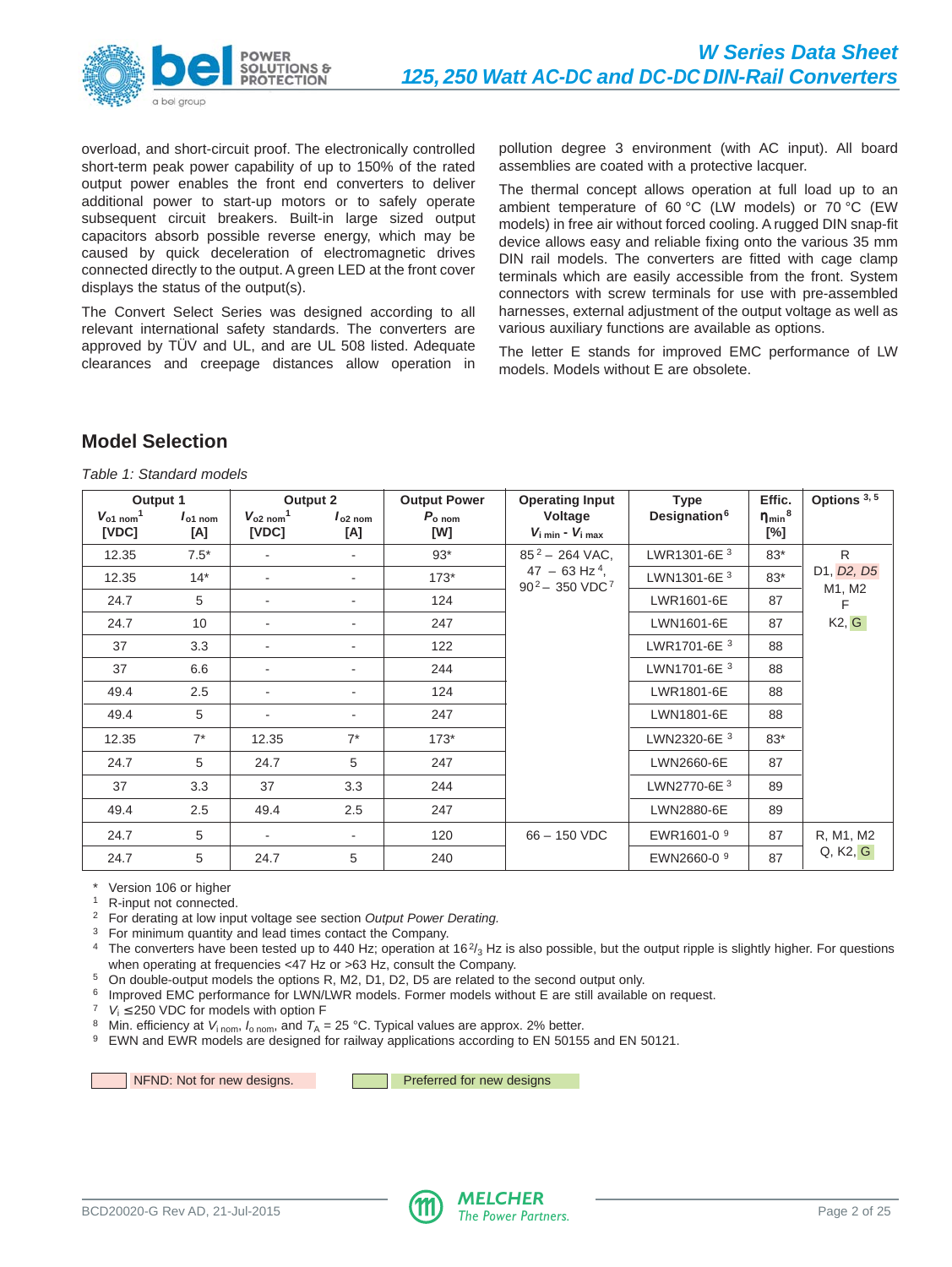

#### Table 2: Battery charger models (M1 included)

|                             | <b>Output Voltage</b>               |                          |                                         |                                      | Nominal Output ValuesOperating InputType Designation <sup>6</sup> Effic. | $\Phi$ ptions <sup>3</sup>                                |                           |                                      |       |
|-----------------------------|-------------------------------------|--------------------------|-----------------------------------------|--------------------------------------|--------------------------------------------------------------------------|-----------------------------------------------------------|---------------------------|--------------------------------------|-------|
| $V_{\mathrm{Bat}}$<br>[VDC] | $V_{o\;safe}$ <sup>1</sup><br>[VDC] | $V_{\rm o max}$<br>[VDC] | $V_{\rm o\; nom}$ <sup>5</sup><br>[VDC] | $I_{\rm o\,nom}$ <sup>5</sup><br>[A] | $P_{\text{o nom}}$ <sup>5</sup><br>[W]                                   | Voltage<br>$V_{\text{i min}}$ - $V_{\text{i max}}$        |                           | $\eta$ <sub>min</sub> $^8$<br>$[\%]$ |       |
| 12                          | 12.841                              | 14.65                    | 13.8                                    | $7.5*$                               | $104*$                                                                   | $85^2 - 264$ VAC.                                         | LWR1140-6EM1 <sup>3</sup> | $83*$                                | F     |
|                             |                                     |                          |                                         | $14*$                                | $194*$                                                                   | $47 - 63$ Hz <sup>4</sup> .<br>$90^2 - 350 \text{ VDC}^7$ | LWN1140-6EM13             | $85*$                                | K2, G |
| 24                          | 25.681                              | 29.3                     | 27.3                                    | 4.2                                  | 115                                                                      |                                                           | LWR1240-6EM1              | 86                                   |       |
|                             |                                     |                          |                                         | 8.4                                  | 230                                                                      |                                                           | LWN1240-6EM1              | 85                                   |       |
| 36                          | 38.521                              | 43.95                    | 40.88                                   | 2.8                                  | 115                                                                      |                                                           | LWR1840-6EM1 <sup>3</sup> | 86                                   |       |
|                             |                                     |                          |                                         | 5.6                                  | 230                                                                      |                                                           | LWN1840-6EM13             | 86                                   |       |
| 48                          | 51.36 <sup>1</sup>                  | 58.6                     | 54.5                                    | 2.1                                  | 115                                                                      |                                                           | LWR1740-6EM1              | 86                                   |       |
|                             |                                     |                          |                                         | 4.2                                  | 230                                                                      |                                                           | LWN1740-6EM1              | 87                                   |       |

Version 106 or higher

<sup>1</sup> Setting voltage (typ.) with open R-input

<sup>2</sup> For derating at low input voltage, see section Output Power Derating.

<sup>3</sup> For minimum quantity and lead times, contact the Company.

<sup>4</sup> The converters have been tested up to 440 Hz; for operating frequency <47 Hz or >63 Hz consult the Company.

<sup>5</sup> Nominal output figures, calculated with a cell voltage of 2.27 V at 20 °C.

<sup>6</sup> Improved EMC performance. Former models without E are still available on request.

<sup>7</sup>  $V_i \le 250$  VDC for models with option F.

<sup>8</sup> Min. efficiency at  $V_{i\text{ nom}}, V_{o\text{ nom}}, I_{o\text{ nom}},$  and  $T_A = 25 \text{ °C}$ . Typical values are approx. 2% better.

# **Part Number Description**



<sup>1</sup> Only one of these options is possible.

**Note:** The sequence of options must follow the order above.

NFND: Not for new designs **Preferred for new designs.** 

Example: LWN2660-6ED2FK2G: Power factor corrected AC-DC converter, operating input voltage range 85 – 264 VAC, 2 electrically isolated and individually regulated outputs, each providing 24.7 V, 5 A, improved EMC performance, options D2, F, K2, and RoHS-compatible for all 6 substances.

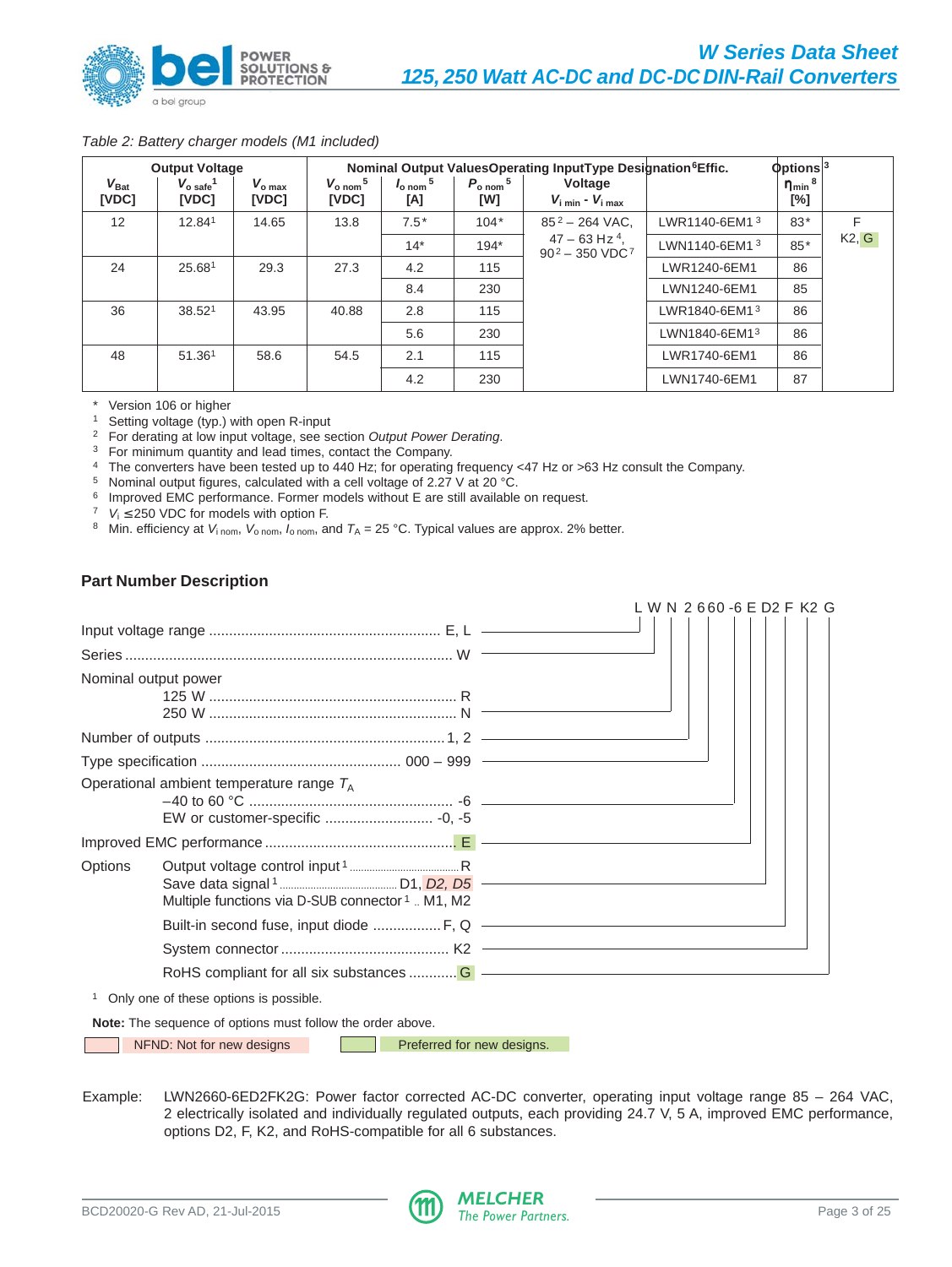<span id="page-3-0"></span>

# **Product Marking**

Basic type designation, applicable safety approval and recognition marks, CE mark, warnings, pin designation, company logo.

Specific type designation, input voltage range, nominal output voltages and currents, degree of protection, batch no., serial no., and data code including production site, version, and date of production.

# **Functional Description**

The W Series converters are primary controlled AC-DC or DC-DC flyback converters with a constant switching frequency of 130 kHz. The power-factor-corrected single-step conversion of the input voltage to a low output voltage results in extremely high efficiency. Depending upon the output power, the converters are fitted with one (125 W) or two (250 W) powertrains. Models with two powertrains have one or two outputs. Double-output models exhibit individually regulated powertrains.

The input voltage is fed via fuse, filter, and rectifier to the main transformer, designed in planar technique. The input filter with very small input capacitance generates virtually no inrush current. An input transient suppressor protects the converter against high voltage peaks and surges. Input over- and undervoltage lockout as well as input current limitation protect the converter from operation outside of its specification. The input voltage waveform is sensed by the primary control logic to allow active power factor correction, forcing the input current to follow the input voltage waveform.

The secondary side of the main transformer supplies via the rectifier diode a large electrolytic output storage capacitor providing for the hold-up time. Double-output models exhibit an individual control logic each. The output voltage and the output current are measured and fed back to the primary control logic via an optocoupler. A second control loop monitors the output voltage. It disables the output in the case of a failure in the control logic and limits the output voltage.

Built-in temperature sensors monitor the internal temperature of each powertrain. If the temperature exceeds the limit, the converter reduces the output power continuously to keep the temperature below its limit. A green LED on the front cover confirms the presence of the output voltage(s).

The R input (option R, M1, or M2) allows for external adjustment of the output voltage by means of a resistor or an external voltage source. An external sensor can be connected to the R input and allows for temperature-controlled battery charging (see Accessories).



Fig. 1 Single-output converters (125 W).

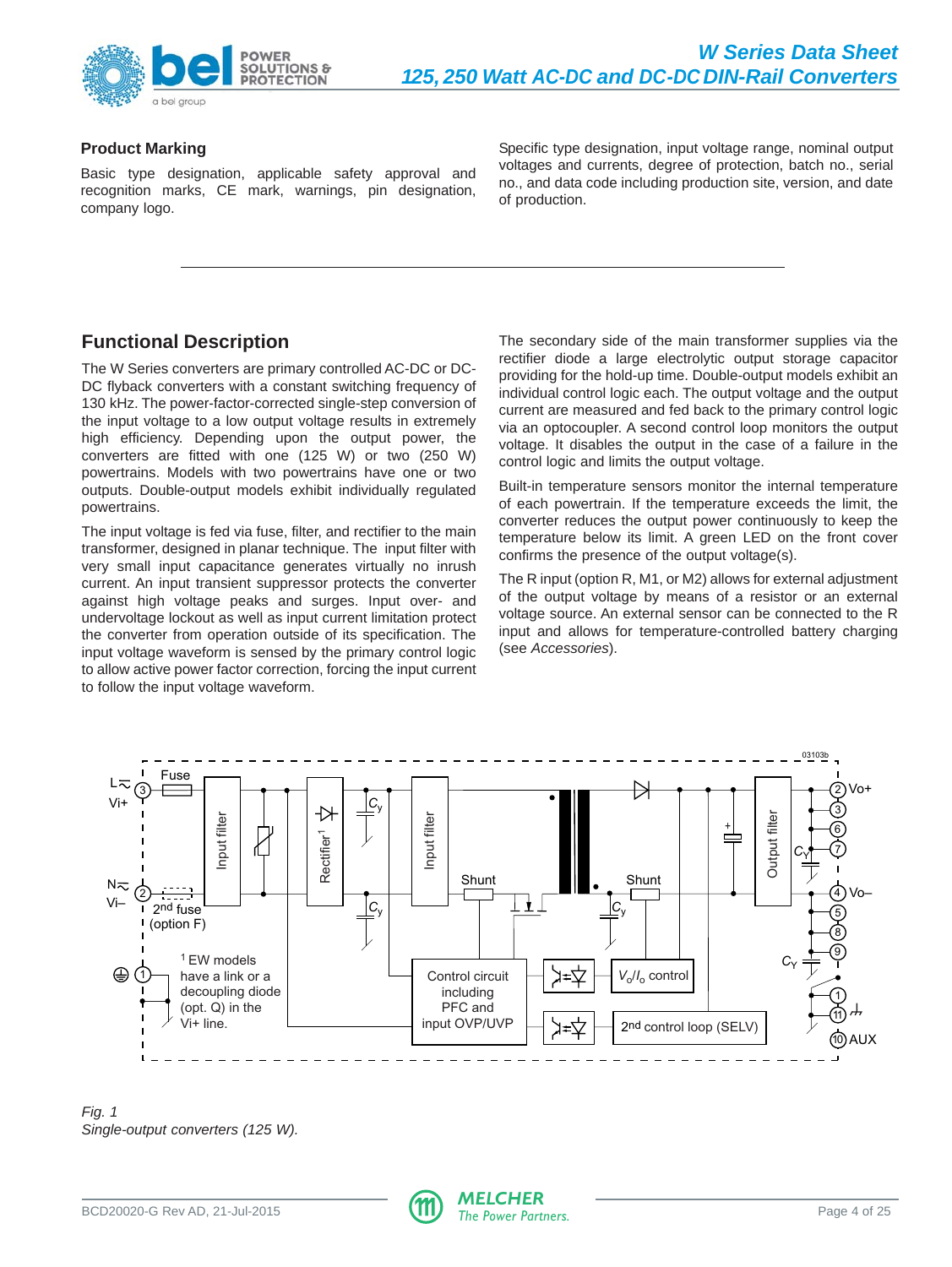



Fig. 2

250 W converters. The figure shows a double-output model. For the pinout of 250 W single-output

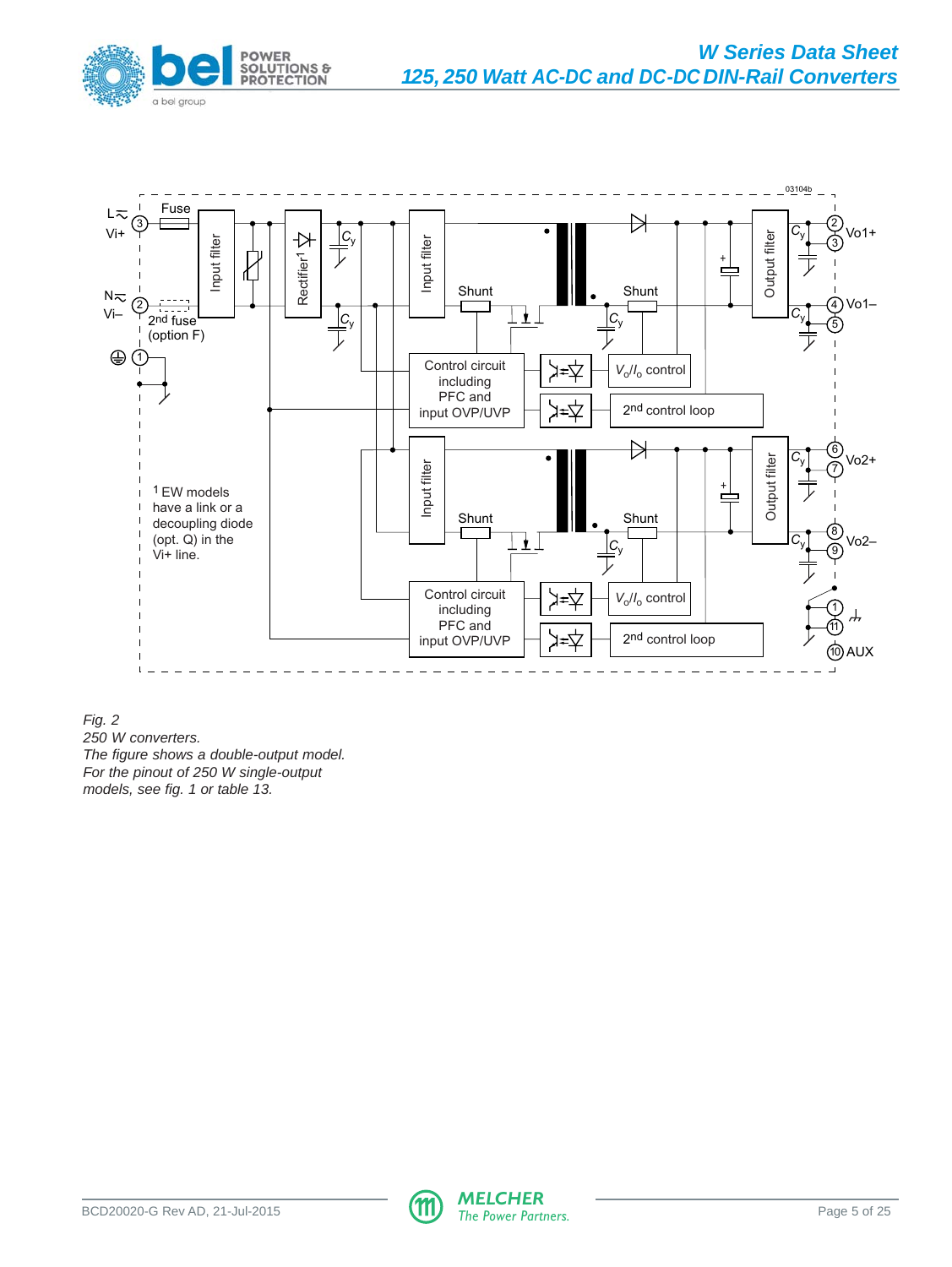<span id="page-5-0"></span>

# **Electrical Input Data**

General conditions:  $T_A = 25$  °C, unless  $T_C$  is specified.

#### Table 4a: Input data of LW models

| Input                 |                                    |                                                             |                   |                   |      | <b>LWR</b>      |                   |                  |          | Unit              |     |                 |                   |                  |              |
|-----------------------|------------------------------------|-------------------------------------------------------------|-------------------|-------------------|------|-----------------|-------------------|------------------|----------|-------------------|-----|-----------------|-------------------|------------------|--------------|
|                       |                                    |                                                             | <b>AC-Input</b>   |                   |      | <b>DC-Input</b> |                   |                  |          | <b>AC-Input</b>   |     |                 | <b>DC-Input</b>   |                  |              |
| <b>Characteristic</b> |                                    | <b>Conditions</b>                                           | min               | typ               | max  | min             | typ               | max              |          | min typ           | max | min             | typ               | max              |              |
| $V_i$                 | Operating input voltage<br>range   | $I_0 = 0 - I_{0}$ nom<br>$T_c - T_{c max}$                  | $85^{2}$          |                   | 264  | 90 <sup>2</sup> |                   | 350 <sup>4</sup> | $85^{2}$ |                   | 264 | 90 <sup>2</sup> |                   | 350 <sup>4</sup> | $\vee$       |
| $V_{i \text{ nom}}$   | Rated input volt. range            |                                                             | 100               | $(230)$ 240       |      |                 | 220               |                  | 100      | $(230)$ 240       |     |                 | 220               |                  |              |
| $f_i$                 | Rated input frequency <sup>1</sup> |                                                             |                   | $50 - 60$         |      |                 | --                |                  |          | $50 - 60$         |     |                 | --                |                  | Hz           |
| $I_{\rm i}$           | Input current                      | $I_{\text{o nom.}}$ $V_i = V_{i \text{ nom.}}$              | 0.63              |                   |      | 0.65            |                   |                  | 1.25     |                   |     | 1.3             |                   |                  | A            |
|                       |                                    | $I_{\text{o nom}}$ , $V_i = V_{i \text{ min}}$              | 1.75              |                   | 1.67 |                 | 3.5               |                  |          | 3.3               |     |                 |                   |                  |              |
| $P_{i0}$              | No-load input power                | $V_{\text{i min}} - V_{\text{i max}}$                       |                   | 1.2               |      |                 | 0.9               |                  |          | 1.3               |     |                 |                   |                  | W            |
| $I_{\text{inrust}}$   | Inrush current                     | $V_{\text{i max}}$ , $t > 0.1$ ms                           |                   | 3                 |      |                 | 3                 |                  |          | 5                 |     |                 | 5                 |                  | $\mathsf{A}$ |
| C.                    | Input capacitance                  |                                                             |                   | 5                 |      |                 | 5                 |                  |          | 6                 |     |                 | 6                 |                  | μF           |
| PF                    | Power factor                       | $V_{1\,\text{nom}} = 230 \, \text{V}$ , $I_{0\,\text{nom}}$ | 0.86 <sup>5</sup> |                   |      |                 | $- -$             |                  | 0.865    |                   |     |                 | --                |                  |              |
| $V_{i RFI}$           | Conducted input RFI                | EN 55011/55022                                              |                   | A, B <sup>3</sup> |      |                 | A, B <sup>3</sup> |                  |          | A, B <sup>3</sup> |     |                 | A, B <sup>3</sup> |                  |              |
|                       | Radiated input RFI                 | $V_{i \text{ nom}, l_{o \text{ nom}}}$                      |                   | B <sup>3</sup>    |      |                 | B <sup>3</sup>    |                  |          | B <sup>3</sup>    |     |                 | B <sup>3</sup>    |                  |              |
| $f_{\mathsf{switch}}$ | Switching frequency                |                                                             |                   | 130               |      |                 | 130               |                  |          | 130               |     |                 | 130               |                  | <b>kHz</b>   |

<sup>1</sup> For operating frequencies <47 Hz and >63 Hz consult the Company. The converters have been tested up to 440 Hz.

<sup>2</sup> Output power derating at low input voltage and/or high case temperature  $T_c$  (see Output power derating).

<sup>3</sup> Models with feature E (type test with LWN1801-6E)

 $4$  V<sub>i</sub>  $\leq$  250 VDC for models with option F.

<sup>5</sup> Models with 12 V output: ≥0.70 for LWR, ≥0.75 for LWN

#### Table 4b: Input data of EW models

| Input                      |                                  |                                                       |     | <b>EWR</b>               |                  |     |     | Unit             |                |
|----------------------------|----------------------------------|-------------------------------------------------------|-----|--------------------------|------------------|-----|-----|------------------|----------------|
|                            |                                  |                                                       |     | <b>DC-Input</b>          |                  |     |     |                  |                |
|                            | <b>Characteristic</b>            | <b>Conditions</b>                                     | min | typ                      | max              | min | typ | max              |                |
| $V_i$                      | Operating input voltage<br>range | $I_0 = 0 - I_{0 \text{ nom}}$<br>$T_c$ to $T_{c,max}$ | 66  |                          | 150 <sup>1</sup> | 66  |     | 150 <sup>1</sup> | V              |
| $V_{i \text{ nom}}$        | Nominal input voltage            |                                                       |     | 110                      |                  |     | 110 |                  |                |
| $V_{UVT}$                  | Undervoltage trigger             |                                                       | 54  |                          | 60               | 54  |     | 60               |                |
| $I_{\rm i}$                | Input current                    | $I_{\text{o nom.}}$ $V_i = V_{\text{inom}}$           |     | 1.25                     |                  |     | 2.5 |                  | A              |
|                            |                                  | $I_{\text{o nom}}$ , $V_i = 66$ V                     |     | 2.2                      |                  |     | 4.4 |                  |                |
| $P_{i0}$                   | No-load input power              | $V_{i \text{ min}} - V_{i \text{ max}}$               |     | 0.8                      |                  |     | 1.3 |                  | W              |
| <i>I</i> <sub>inrush</sub> | Inrush current                   | $V_{\text{i max}}$ , $t > 0.1$ ms                     |     | 6                        |                  |     | 12  |                  | $\overline{A}$ |
| G                          | Input capacitance                |                                                       |     | 2.5                      |                  |     | 4.5 |                  | μF             |
| $V_{i RFI}$                | Conducted input RFI              | EN 55011/55022                                        |     | A                        |                  |     | A   |                  |                |
|                            | Radiated input RFI               | $V_{\text{i nom,}}$ $I_{\text{o nom}}$                |     | $\overline{\phantom{m}}$ |                  |     | --  |                  |                |
| $f_{\mathsf{switch}}$      | Switching frequency              |                                                       |     | 130                      |                  |     | 130 |                  | kHz            |

<sup>1</sup> V<sup>i</sup> ≤ 168 VDC for 3 s. Overvoltage trigger adjusted to 170 – 182 V.

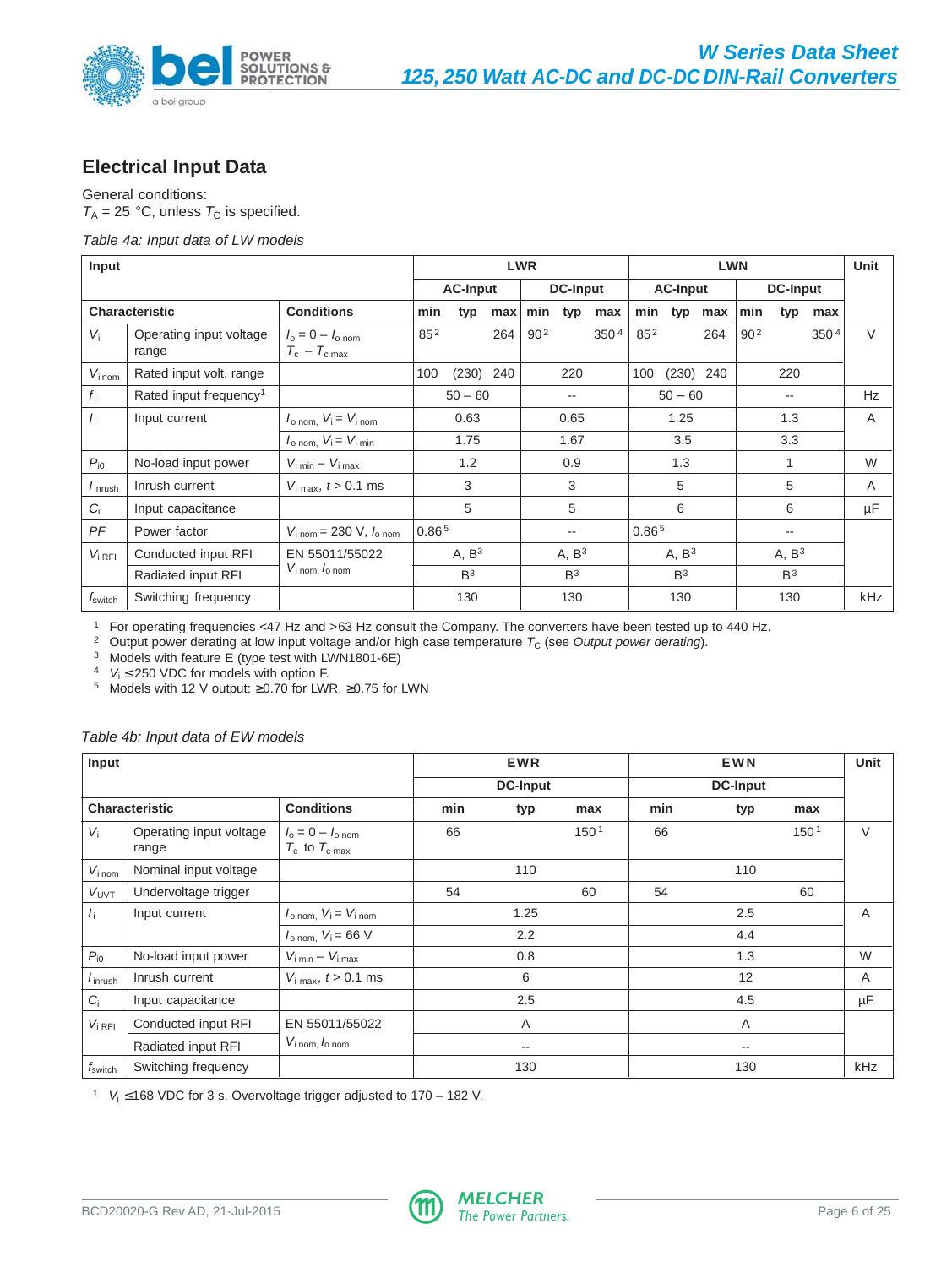

# **Output Power Derating**

The output power of LW models must be decreased at low input voltage and/or powertrain temperature above 125 °C.

The powertrain temperature depends on the output power, the input voltage, and the cooling method. At low input voltage the losses increase. At the maximum specified environment temperature  $T_A$  free air convection cooling might be insufficient approaching maximum ambient conditions. As a result, the output power has to be reduced according to the tables below.

**Note:** The measurements have been made by the approval boards with free air convection cooling according to UL 60950 specified ambient temperature  $T_A$  and with the converter built in a cardboard box according to UL 508 and a specified temperature outside the box  $T_{\text{out}}$ . The tables give a correlation between  $T_A$  or  $T_{\text{out}}$  and the case temperature  $T_{\text{C}}$  (measuring point  $T_{\text{C}}$  see Mechanical Data). For models not specified, please contact the Company.

EW models need no derating.

| <b>Model</b>    | $P_{\text{o nom}}$ | $T_{\rm C \, max}$ |                      | Derate below | derate by |
|-----------------|--------------------|--------------------|----------------------|--------------|-----------|
|                 | [W]                | [°C]               | V <sub>i</sub> [VAC] | $V_i$ [VDC]  | [W/V]     |
| LWR1601-6E      | 124                | 80                 | 108                  | 98           | $-0.67$   |
| LWN1601/2660-6E | 247                | 89                 | 125                  | 115          | $-1.25$   |
| LWR1701-6E      | 122                | 80                 | 125                  | 115          | $-1.25$   |
| LWN1701-6E      | 244                | 90                 | 125                  | 115          | $-1.25$   |
| LWR1801-6E      | 124                | 80                 | 98                   | 93           | $-0.67$   |
| LWN1801/2880-6E | 247                | 89                 | 125                  | 115          | $-1.25$   |

| Table 5b: P <sub>o</sub> derating according to UL 60950 at $T_A = 50$ °C, or according to UL 508 at $T_{\text{out}} = 40$ °C |  |
|------------------------------------------------------------------------------------------------------------------------------|--|
|                                                                                                                              |  |

| Model           | $P_{\rm o \; nom}$ | $T_{\mathsf{C} \, \mathsf{max}}$ |                      | Derate below | derate by |
|-----------------|--------------------|----------------------------------|----------------------|--------------|-----------|
|                 | [W]                | [°C]                             | V <sub>i</sub> [VAC] | $V_i$ [VDC]  | [W/V]     |
| LWR1601-6E      | 124                | 76                               | 98                   | no derating  | $-0.67$   |
| LWN1601/2660-6E | 247                | 86                               | 115                  | 105          | $-1.25$   |
| LWR1801-6E      | 124                | 76                               | 93                   | no derating  | $-0.67$   |
| LWN1801/2880-6E | 247                | 86                               | 105                  | 95           | $-1.25$   |

# **Input Fuse and Protection**

A fast-blow fuse (Schurter F 6.3A,  $5 \times 20$  mm), protected by a sleeve, is connected to the input  $L\bar{\sim}$  or Vi+. EW models have a smaller fuse (250 V,  $4 \times 9$  mm, SOC NT3 6.3A V009, ULrecognized E-39265). For DC input voltages above 250 V consult the Installation Instructions.

Converters with option F have 2 small fuses, one in each input line. Converters with option EF (E and F) have 2 large fuses (F6.3A,  $5 \times 20$  mm). The DC input voltage for converters with option F is limited to 250 V.

A VDR and a symmetrical input filter form an effective protection against input transients.

An under- and an overvoltage lockout protect the converter, which is disabled below  $V_{i \text{ min}}$  and above  $V_{i \text{ max}}$  by an internally generated inhibit signal.

The built-in bridge rectifier (LW models) provides reverse polarity protection at the input if operated from DC.

EW models are protected by the (blowing) input fuse in connection with the body diode of the main transistor. Option Q offers a serial diode, but this reduces the efficiency by approx. 1%.

# **Efficiency**



Fig. 3 Efficiency versus load (LWN2660-6)

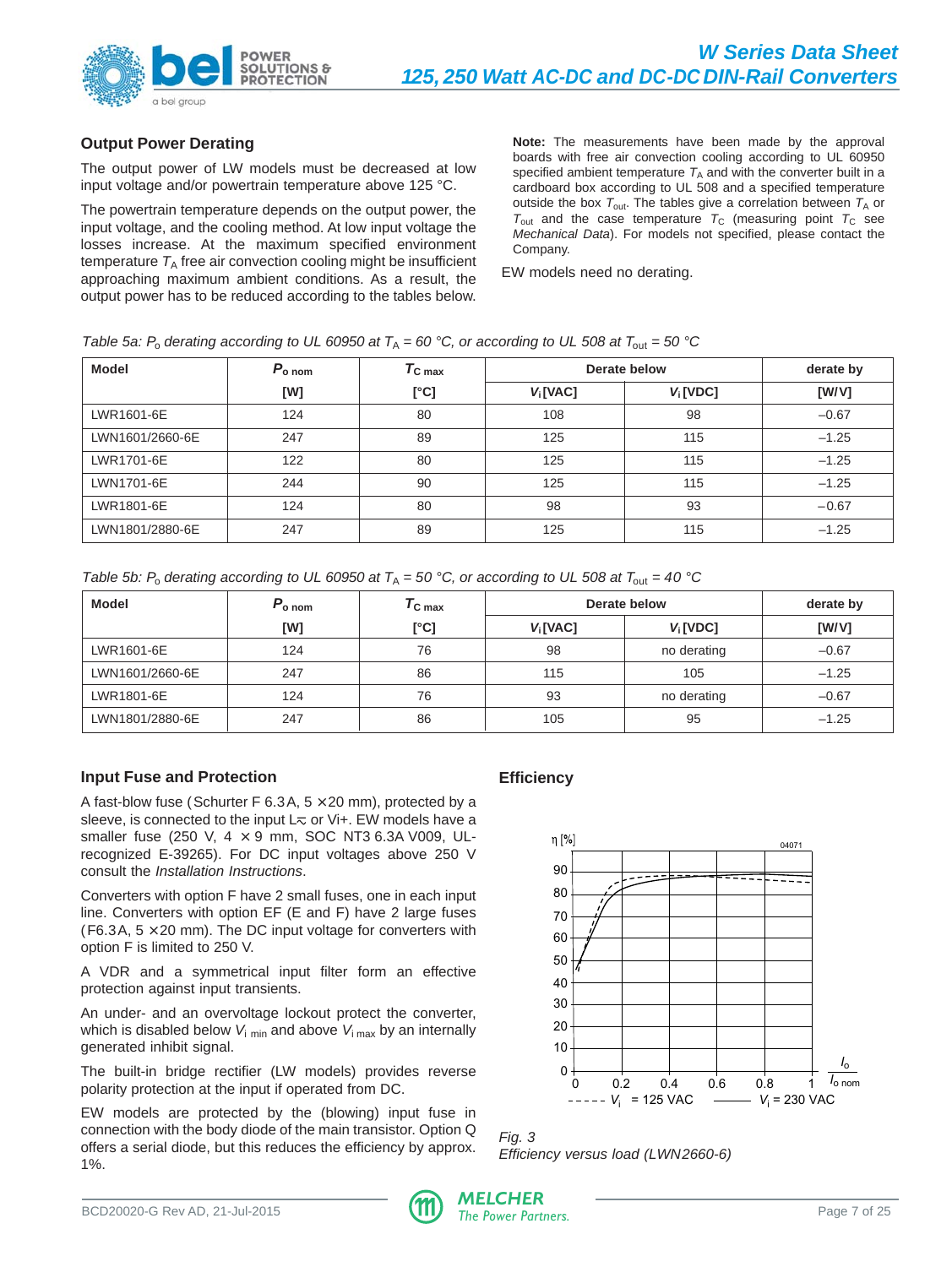<span id="page-7-0"></span>



**OLUTIONS &** 

**ECTION** 

PRO<sub>1</sub>



Power factor versus load (LWN2660-6)

# **Electrical Output Data**

Table 6a: Output data of 125 Watt standard models. General conditions:  $T_A = 25 °C$ , unless  $T_A$  is specified; R input open-circuit

| <b>Model</b>               |                                      |                                                                              |       | <b>LWR1301</b>    |       | <b>EWR/LWR1601</b>         |                   |                      |             | <b>LWR1701</b>    |     | <b>LWR1801</b> | Unit                   |         |              |
|----------------------------|--------------------------------------|------------------------------------------------------------------------------|-------|-------------------|-------|----------------------------|-------------------|----------------------|-------------|-------------------|-----|----------------|------------------------|---------|--------------|
|                            | <b>Characteristic</b>                | <b>Conditions</b>                                                            | min   | typ               | max   | min                        | typ               | $max$ min            |             | typ               | max | min            |                        | typ max |              |
| $V_{\text{o} \text{ nom}}$ | Output voltage nominal <sup>1</sup>  | $V_{i \text{ nom}}$ , $I_{o \text{ nom}}$                                    |       | 12.0              |       |                            |                   | 24.25 24.7 25.2 36.4 |             | 37                |     |                | 37.8 48.5 49.36 50.4   |         | $\vee$       |
|                            |                                      |                                                                              | 12.2  | 12.35             |       | 12.5 24.55 24.7 24.85 36.8 |                   |                      |             | 37                |     |                | 37.2 49.06 49.36 49.66 |         |              |
| $V_{\rm o\,worst}$         | Output voltage range<br>of tolerance | $V_{\text{i min}} - V_{\text{i max}}$<br>$I_0 = (0.1 - 1) I_{0 \text{ nom}}$ | 11.9  |                   |       | $13.0$ 24.0                |                   |                      | $25.8$ 36.0 |                   |     | 38.7 48.0      |                        | 51.6    |              |
| $V_{o L}$                  | Overvoltage protection               |                                                                              | $14*$ |                   | $15*$ | 28.5                       |                   | 30                   | 42.7        |                   | 45  | 57             |                        | 60      |              |
| $P_{\text{o} \text{ nom}}$ | Nominal output power                 | $V_i = 100 V - V_{i max}$                                                    |       | $105*$            |       |                            | 124               |                      |             | 122               |     |                | 124                    |         | W            |
| $I_{\rm o\,nom}$           | Output current nominal               |                                                                              |       | $7.5*$            |       |                            | 5.0               |                      |             | 3.3               |     |                | 2.5                    |         | $\mathsf{A}$ |
| $I_{\circ L}$              | Output current limit 3               | $V_{\text{i min}} - V_{\text{i max}}$                                        | 7.6   |                   | 8.5   | 5.1                        |                   | 5.7                  | 3.4         |                   | 3.8 | 2.53           |                        | 2.9     |              |
| $I_{\text{op}}$            | Output current boost <sup>4</sup>    | typ. $1 s$                                                                   |       | 11.3              |       |                            | 7.5               |                      |             | 5.0               |     |                | 3.75                   |         |              |
| $V_{\Omega}$               | Ripple and noise EWR                 | $V_i = 110 \text{ VDC}, I_{o \text{ nom}}$                                   |       | $\blacksquare$    |       |                            | 500               |                      |             | $\blacksquare$    |     |                | $\blacksquare$         |         | $mV_{pp}$    |
|                            | <b>LWR</b>                           | $V_i = 230$ VAC,                                                             |       | 100               |       |                            | 100               |                      |             | 100               |     |                | 100                    |         |              |
|                            |                                      | $f_i = 50$ Hz, $I_{0.000}$                                                   |       | 1100 <sup>2</sup> |       |                            | 1100 <sup>2</sup> |                      |             | 1200 <sup>2</sup> |     |                | 1200 <sup>2</sup>      |         |              |
| $\Delta V_{\rm out}$       | Static line regulation               | 100 V - $V_{i \text{ max}}$ , $I_{o \text{ nom}}$                            |       | ±0.08             |       |                            | ±0.1              |                      |             | ±0.15             |     |                | ±0.15                  |         | $\vee$       |
| $\Delta V_{\Omega}$        | Static load regulation<br>(droop)    | $V_{i\text{ nom}}$<br>$I_0 = (0.1 - 1) I_{0 \text{ nom}}$                    |       | $-0.2$            |       |                            | $-0.4$            |                      |             | $-0.6$            |     |                | $-0.8$                 |         |              |
| $V_{\text{Od}}$            | Dynamic load regulation              | $V_{i\,nom}$                                                                 |       | ±1                |       |                            | ±1.2              |                      |             | ±1.5              |     |                | ±1.8                   |         |              |
|                            | Voltage deviation<br>Recovery time   | $I_0 = (0.5 \leftrightarrow 1) I_{0 \text{ nom}}$                            |       | 40                |       |                            | 40                |                      |             | 80                |     |                | 80                     |         | ms           |
| $\alpha v_0$               | Temperature coefficient              | $T_{\rm C,min} - T_{\rm C,max}$                                              |       | ±0.02             |       |                            | ±0.02             |                      |             | ±0.02             |     |                | ±0.02                  |         | $%$ /K       |
| $t_{\rm or}$               | Start-up time                        | $V_i = 0 \rightarrow V_i$ nom, $I_0$ nom                                     |       | 700               |       |                            | 700               |                      |             | 700               |     |                | 700                    |         | ms           |
| $t_{\rm oh, min}$          | Hold-up time                         | $I_{\text{o nom}}$<br>$V_{\text{o nom}} \rightarrow 0.8 V_{\text{o nom}}$    |       | 10                |       |                            | 6/15              |                      |             | 20                |     |                | 25                     |         |              |

\* Converters with feature E and version  $\geq 106$ <br>1. Setting voltage with open R-input

<sup>1</sup> Setting voltage with open R-input<br><sup>2</sup> Superimposed low frequency rinn

<sup>2</sup> Superimposed low frequency ripple at  $2 \cdot f_i$ <br><sup>3</sup> Rectangular current limit characteristic (com

Rectangular current limit characteristic (continuous operation)

<sup>4</sup> Short-term peak power capability 150% of  $P_{\text{o nom}}$  for approx. 1 s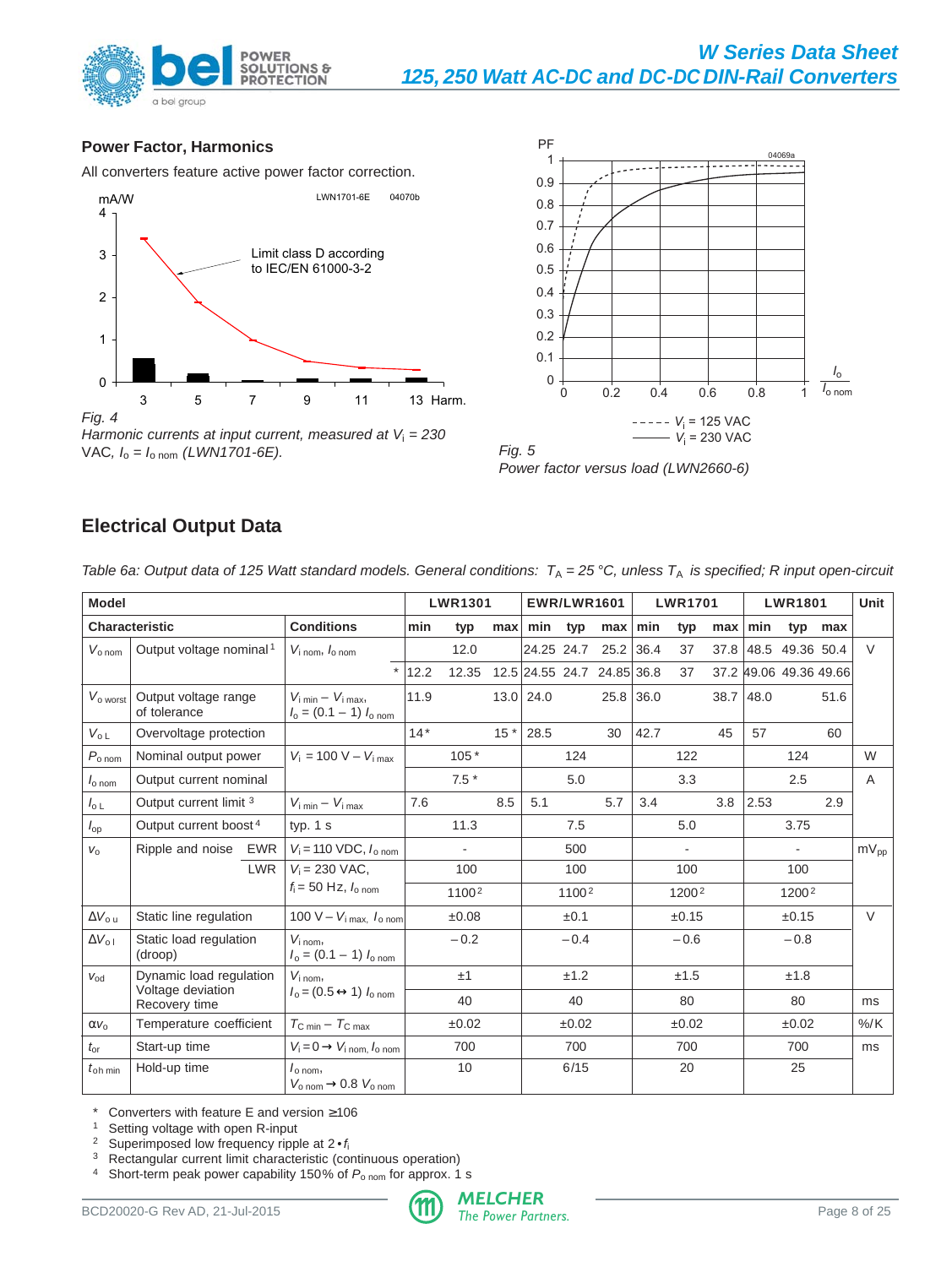

| <b>Model</b>               |                                      |                                                                              |         | <b>LWN1301</b>           |       |             | <b>LWN1601</b> |                            |      | <b>LWN1701</b> |      |      | <b>LWN1801</b>         |      | Unit             |
|----------------------------|--------------------------------------|------------------------------------------------------------------------------|---------|--------------------------|-------|-------------|----------------|----------------------------|------|----------------|------|------|------------------------|------|------------------|
|                            | <b>Characteristic</b>                | <b>Conditions</b>                                                            | min     | typ                      | max   | min         | typ            | max                        | min  | typ            | max  | min  | typ                    | max  |                  |
| $V_{\text{o nom}}$         | Output voltage nominal <sup>1</sup>  | $V_{\text{i nom}}$ , $I_{\text{o nom}}$                                      |         | $\overline{\phantom{a}}$ |       |             |                | 24.25 24.7 25.2            | 36.4 | 37             | 37.8 |      | 48.5 49.36             | 50.4 | $\vee$           |
|                            |                                      | $\star$                                                                      | 12.2    | 12.35                    |       |             |                | 12.5 24.55 24.7 24.85 36.8 |      | 37             |      |      | 37.2 49.06 49.36 49.66 |      |                  |
| $V_{o\text{ worst}}$       | Output voltage range<br>of tolerance | $V_{\text{i min}} - V_{\text{i max}}$<br>$I_0 = (0.1 - 1) I_{0 \text{ nom}}$ | 11.9    |                          |       | $13.0$ 24.0 |                | 25.8                       | 36.0 |                | 38.7 | 48.0 |                        | 51.6 |                  |
| $V_{o L}$                  | Overvoltage protection               |                                                                              | $14*$   |                          | $15*$ | 28.5        |                | 30                         | 42.7 |                | 45   | 57   |                        | 60   |                  |
| $P_{\text{o} \text{ nom}}$ | Nominal output power                 | $V_i = 100 V - V_i_{max}$                                                    |         | $173*$                   |       |             | 247            |                            |      | 244            |      |      | 247                    |      | W                |
| $I_{\text{o} \text{ nom}}$ | Output current nominal               |                                                                              |         | $14*$                    |       |             | 10             |                            |      | 6.6            |      |      | 5.0                    |      | $\mathsf{A}$     |
| $I_{\circ L}$              | Output current limit 3               | $V_{\text{i min}} - V_{\text{i max}}$                                        | $14.1*$ |                          | $16*$ | 10.2        |                | 11.4                       | 6.7  |                | 7.6  | 5.1  |                        | 5.6  |                  |
| $I_{op}$                   | Output current boost <sup>4</sup>    | typ. $1 s$                                                                   |         | 21                       |       |             | 15             |                            |      | 10             |      |      | 7.5                    |      |                  |
| $V_{\Omega}$               | Ripple and noise                     | $V_i = 230$ VAC,                                                             |         | 100                      |       |             | 100            |                            |      | 100            |      |      | 100                    |      | $mV_{\text{DD}}$ |
|                            |                                      | $f_i = 50$ Hz, $I_{0.000}$                                                   |         | 1100 <sup>2</sup>        |       |             | 11002          |                            |      | 12002          |      |      | 1200 <sup>2</sup>      |      |                  |
| $\Delta V_{o u}$           | Static line regulation               | 100 V - $V_i$ max, $I_0$ nom                                                 |         | ±0.08                    |       |             | ±0.1           |                            |      | ±0.15          |      |      | ±0.15                  |      | $\vee$           |
| $\Delta V_{o}$             | Static load regul. (droop)           | $V_{\rm i\, nom}$ , (0.1 – 1) $I_{\rm o\, nom}$                              |         | $-0.2$                   |       |             | $-0.4$         |                            |      | $-0.6$         |      |      | $-0.8$                 |      |                  |
| $V_{\text{od}}$            | Dynamic load regulation              | $V_{i\,nom}$                                                                 |         | ±1                       |       |             | ±1.2           |                            |      | ±1.5           |      |      | ±1.8                   |      |                  |
|                            | Voltage deviation<br>Recovery time   | $I_0 = (0.5 \leftrightarrow 1) I_{\text{o nom}}$                             |         | 40                       |       |             | 40             |                            |      | 80             |      |      | 80                     |      | ms               |
| $\alpha v_0$               | Temperature coefficient              | $T_{\rm C,min} - T_{\rm C,max}$                                              |         | ±0.02                    |       |             | ±0.02          |                            |      | ±0.02          |      |      | ±0.02                  |      | $%$ /K           |
| $t_{\rm or}$               | Start-up time                        | $V_i = 0 \rightarrow V_i$ nom. $I_0$ nom                                     |         | 700                      |       |             | 700            |                            |      | 700            |      |      | 700                    |      | ms               |
| $t_{\rm oh, min}$          | Hold-up time                         | $I_{\text{o nom}}$<br>$V_{\text{o nom}} \rightarrow 0.8 V_{\text{o nom}}$    |         | 10                       |       |             | 15             |                            |      | 20             |      |      | 25                     |      |                  |

Table 6b: Output data of 250 Watt single-output standard models. General conditions as in table 6a

| <b>Model</b>               |                                      |                                                                              |        | <b>LWN2320</b>    |        | <b>EWN/LWN2660</b>         |                   |                 |      | <b>LWN2770</b>    |    |            | <b>LWN2880</b>         |      | Unit             |
|----------------------------|--------------------------------------|------------------------------------------------------------------------------|--------|-------------------|--------|----------------------------|-------------------|-----------------|------|-------------------|----|------------|------------------------|------|------------------|
|                            | <b>Characteristic</b>                | <b>Conditions</b>                                                            | min    | typ               | max    | min typ                    |                   | max             | min  | typ               |    | max min    | typ                    | max  |                  |
| $V_{01}$ nom               | Output voltage nominal <sup>1</sup>  | $V_{\text{i nom}}$ , $I_{\text{o nom}}$                                      |        | $\overline{a}$    |        |                            |                   | 24.25 24.7 25.2 |      | 37                |    |            | 48.5 49.36 50.4        |      | $\vee$           |
| $V_{o2 \text{ nom}}$       |                                      | $\star$                                                                      | 12.2   | 12.35             |        | 12.5 24.55 24.7 24.85 36.8 |                   |                 |      | 37                |    |            | 37.2 49.06 49.36 49.66 |      |                  |
| $V_{\rm o\,worst}$         | Output voltage range<br>of tolerance | $V_{\text{i min}} - V_{\text{i max}}$<br>$I_0 = (0.1 - 1) I_{0 \text{ nom}}$ | 11.9   |                   | 13.0   | 24.0                       |                   | $25.8$ 36.0     |      |                   |    | 38.7 48.0  |                        | 51.6 |                  |
| $V_{o L}$                  | Overvoltage protection               |                                                                              | $14*$  |                   | $15*$  | 28.5                       |                   | 30              | 42.7 |                   | 45 | 57         |                        | 60   |                  |
| $P_{\text{o nom}}$         | Nominal output power                 | $V_i = 100 V - V_{i max}$                                                    |        | $173*$            |        |                            | 247               |                 |      | 244               |    |            | 247                    |      | W                |
| $I_{\text{o} \text{ nom}}$ | Output current nominal               |                                                                              |        | $2\times7$ *      |        |                            | $2\times 5$       |                 |      | $2\times3.3$      |    |            | $2\times 2.5$          |      | $\mathsf{A}$     |
| $I_{\circ L}$              | Output current limit 3               | $V_{\text{i min}} - V_{\text{i max}}$                                        | $7.1*$ |                   | $7.8*$ | 5.1                        |                   | 5.7             | 3.4  |                   |    | $3.8$ 2.53 |                        | 2.9  |                  |
| $I_{op}$                   | Output current boost <sup>4</sup>    | typ. $1 s$                                                                   |        | $2 \times 10.5^*$ |        |                            | $2\times 7.5$     |                 |      | $2\times5.0$      |    |            | $2\times3.75$          |      |                  |
| $V_{\Omega}$               | Ripple and noise                     | $V_i = 230 \text{ VAC},$                                                     |        | 100               |        |                            | 100 <sup>5</sup>  |                 |      | 100               |    |            | 100                    |      | $mV_{\text{op}}$ |
|                            |                                      | $f_i = 50$ Hz, $I_{0.000}$                                                   |        | 1100 <sup>2</sup> |        |                            | 1100 <sup>2</sup> |                 |      | 1200 <sup>2</sup> |    |            | 1200 <sup>2</sup>      |      |                  |
| $\Delta V_{\rm out}$       | Static line regulation               | 100 V – $V_{i \text{ max}}$ , $I_{o \text{ nom}}$                            |        | ±0.08             |        |                            | ±0.1              |                 |      | ±0.15             |    |            | ±0.15                  |      | $\vee$           |
| $\Delta V_{\Omega}$        | Static load regul. (droop)           | $V_{\rm i\, nom}$ , (0.1 – 1) $I_{\rm o\, nom}$                              |        | $-0.2$            |        |                            | $-0.4$            |                 |      | $-0.6$            |    |            | $-0.8$                 |      |                  |
| $V_{\text{od}}$            | Dynamic load regulation              | $V_{i\,nom}$                                                                 |        | ±1                |        |                            | ±1.2              |                 |      | ± 1.5             |    |            | ±1.8                   |      |                  |
|                            | Voltage deviation<br>Recovery time   | $I_0 = (0.5 \leftrightarrow 1) I_{0 \text{ nom}}$                            |        | 40                |        |                            | 40                |                 |      | 80                |    |            | 80                     |      | ms               |
| $\alpha v_0$               | Temperature coefficient              | $T_{\rm C,min} - T_{\rm C,max}$                                              |        | ±0.02             |        |                            | ±0.02             |                 |      | ±0.02             |    |            | ±0.02                  |      | $%$ /K           |
| $t_{\rm or}$               | Start-up time                        | $V_i = 0 \rightarrow V_i$ nom. $I_0$ nom                                     |        | 700               |        |                            | 700               |                 |      | 700               |    |            | 700                    |      | ms               |
| $t_{\rm oh, min}$          | Hold-up time                         | $I_{0.00m}$<br>$V_{\text{o nom}} \rightarrow 0.8 V_{\text{o nom}}$           |        | 10                |        |                            | 6/15              |                 |      | 20                |    |            | 25                     |      |                  |

\* Converters with feature E and version ≥106

<sup>1</sup> Setting voltage with open R-input

<sup>2</sup> Superimposed low frequency ripple at 2 • f

<sup>3</sup> Rectangular current limit characteristic (continuous operation)

<sup>4</sup> Short-term peak power capability 150% of  $P_{\text{o nom}}$  for approx. 1s

 $5$  EWN2660: 500 mV @  $V_1 = 110$  VDC

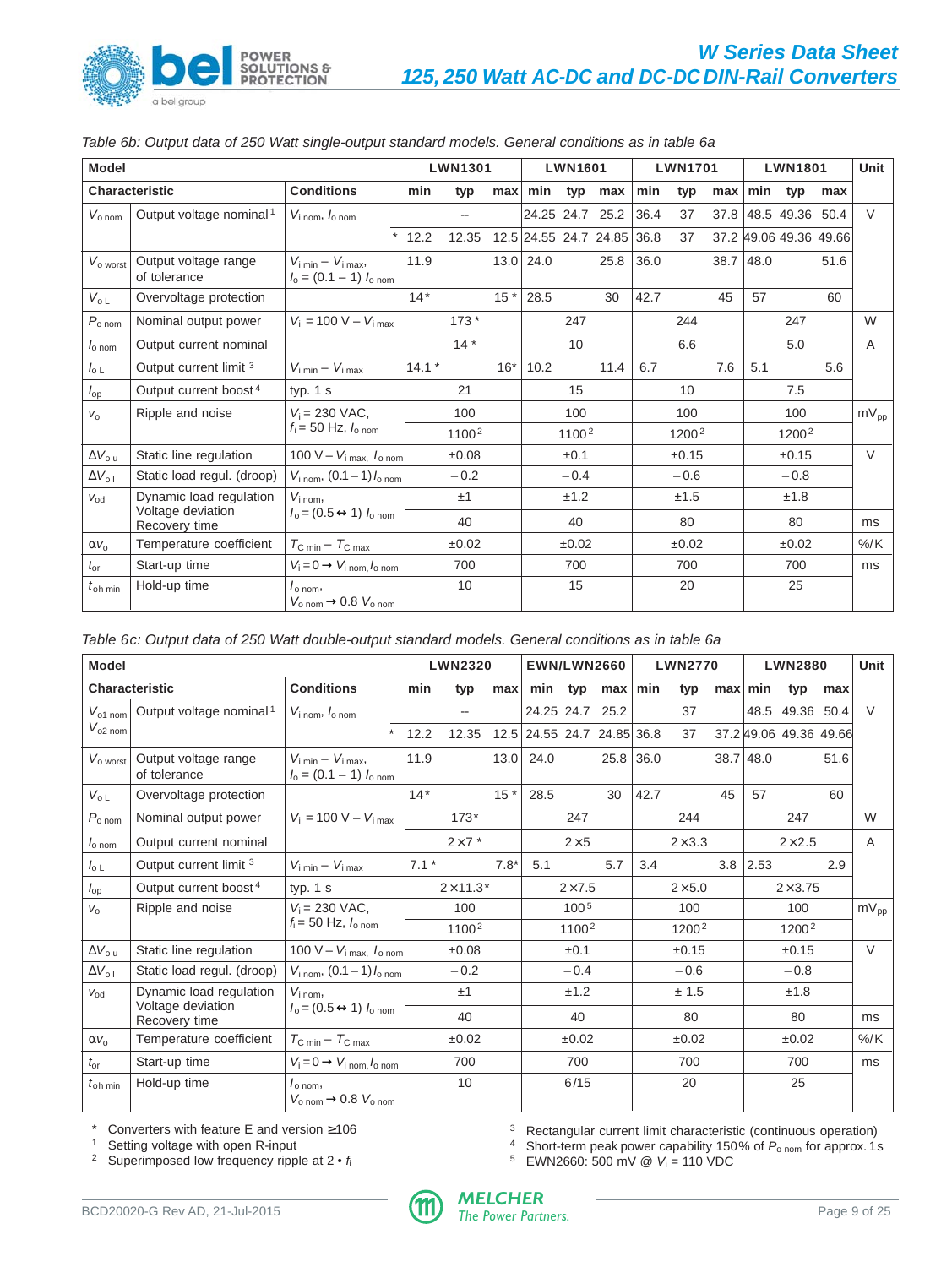Table 7a: Output data of 125 Watt battery charger models. General conditions:  $T_A = 25$  °C, unless  $T_A$  is specified; R input left open-circuit, unless otherwise specified

| <b>Model</b>               |                                                |                                                                              |         | LWR1140-6EM1      |              |     | LWR1240-6EM1          |      |     | LWR1840-6EM1      |           |           | LWR1740-6EM1      |      | Unit         |
|----------------------------|------------------------------------------------|------------------------------------------------------------------------------|---------|-------------------|--------------|-----|-----------------------|------|-----|-------------------|-----------|-----------|-------------------|------|--------------|
|                            | <b>Characteristic</b>                          | <b>Conditions</b>                                                            | min     | typ               | max          | min | typ                   | max  | min | typ               | max       | min       | typ               | max  |              |
| $V_{\rm o\,safe}$          | Output setting voltage <sup>1</sup>            | $V_{\text{i nom}}$ , $I_{\text{o nom}}$                                      |         | 12.25 12.84       |              |     | 13.15 24.5 25.68 26.3 |      |     | 36.75 38.52       | $39.5$ 49 |           | 51.36             | 52.6 | $\vee$       |
| $V_{\text{Bat}}$           | Output voltage (max.)<br>controlled by R input | $V_{\text{i min}} - V_{\text{i max}}$<br>$I_0 = (0.1 - 1) I_{0 \text{ nom}}$ |         | 14.65             |              |     | 29.3                  |      |     | 43.95             |           |           | 58.6              |      |              |
| $V_{o L}$                  | Overvoltage protection                         |                                                                              | $15.4*$ |                   | $16.3*$ 30.9 |     |                       | 32.5 | 46  |                   |           | 48.8 61.8 |                   | 65   |              |
| $P_{\text{o} \text{ nom}}$ | Nominal output power                           | $V_i = 100 V - V_{i max}$                                                    |         | $104*$            |              |     | 115                   |      |     | 115               |           |           | 115               |      | W            |
| $Io$ nom                   | Output current nominal                         |                                                                              |         | $7.5*$            |              |     | 4.2                   |      |     | 2.8               |           |           | 2.1               |      | $\mathsf{A}$ |
| $I_{\circ L}$              | Output current limit <sup>3</sup>              | $V_{\text{i min}} - V_{\text{i max}}$                                        | $7.6*$  |                   | $8.4*$       | 4.3 |                       | 4.8  | 3.2 |                   | 3.7       | 2.2       |                   | 2.5  |              |
| $I_{op}$                   | Output current boost <sup>4</sup>              | typ. $1 s$                                                                   |         | $11.2*$           |              |     | $\overline{7}$        |      |     | 4.7               |           |           | 3.5               |      |              |
| $V_{\Omega}$               | Ripple and noise                               | $V_i = 230$ VAC,                                                             |         | 100               |              |     | 100                   |      |     | 100               |           |           | 100               |      | $mV_{pp}$    |
|                            |                                                | $f_i = 50$ Hz, $I_{o \text{ nom}}$                                           |         | 1100 <sup>2</sup> |              |     | 1100 <sup>2</sup>     |      |     | 1200 <sup>2</sup> |           |           | 1200 <sup>2</sup> |      |              |
| $\Delta V_{\rm out}$       | Static line regulation                         | 100 V - $V_{i \text{ max}}$ , $I_{o \text{ nom}}$                            |         | ±0.08             |              |     | ±0.1                  |      |     | ±0.15             |           |           | ±0.15             |      | $\vee$       |
| $\Delta V_{\rm o}$         | Static load regulation<br>(droop)              | $V_{i \text{ nom}}$<br>$I_0 = (0.1 - 1) I_{0 \text{ nom}}$                   |         | $-0.2$            |              |     | $-0.4$                |      |     | $-0.6$            |           |           | $-0.8$            |      |              |
| $V_{\text{Od}}$            | Dynamic load regulation                        | $V_{i \text{ nom}}$                                                          |         | ±1.2              |              |     | ±1.2                  |      |     | ±1.6              |           |           | ±1.9              |      |              |
|                            | Voltage deviation<br>Recovery time             | $I_0 = (0.5 \leftrightarrow 1) I_{\text{o nom}}$                             |         | 40                |              |     | 40                    |      |     | 80                |           |           | 80                |      | ms           |
| $\alpha v_0$               | Temperature coefficient                        | $T_{\rm C,min} - T_{\rm C,max}$                                              |         | ±0.02             |              |     | ±0.02                 |      |     | ±0.02             |           |           | ±0.02             |      | $%$ /K       |
| $t_{\rm or}$               | Start-up time                                  | $V_i = 0 \rightarrow V_i$ nom, $I_0$ nom                                     |         | 700               |              |     | 700                   |      |     | 700               |           |           | 700               |      | ms           |

|  |  | Table 7b: Output data of 250 Watt battery charger models. General conditions as in table 7a |
|--|--|---------------------------------------------------------------------------------------------|
|--|--|---------------------------------------------------------------------------------------------|

| <b>Model</b>               |                                                |                                                                              |         | LWN1140-6EM1                      |              |     | LWN1240-6EM1 |      |     | LWN1840-6EM1     |      |      | LWN1740-6EM1 |      | Unit      |
|----------------------------|------------------------------------------------|------------------------------------------------------------------------------|---------|-----------------------------------|--------------|-----|--------------|------|-----|------------------|------|------|--------------|------|-----------|
|                            | <b>Characteristic</b>                          | <b>Conditions</b>                                                            | min     | typ                               | max          | min | typ          | max  | min | typ              | max  | min  | typ          | max  |           |
| $V_{\rm o\,safe}$          | Output setting voltage <sup>1</sup>            | $V_{\text{i nom}}$ , $I_{\text{o nom}}$                                      |         | 12.25 12.84 13.15 24.5 25.68 26.3 |              |     |              |      |     | 36.75 38.52 39.5 |      | 49   | 51.36        | 52.6 | $\vee$    |
| $V_{\text{Bat}}$           | Output voltage (max.)<br>controlled by R input | $V_{\text{i min}} - V_{\text{i max}}$<br>$I_0 = (0.1 - 1) I_{0 \text{ nom}}$ |         | 14.65                             |              |     | 29.3         |      |     | 43.95            |      |      | 58.6         |      |           |
| $V_{o L}$                  | Overvoltage protection                         |                                                                              | 15.4*   |                                   | $16.3*$ 30.9 |     |              | 32.5 | 46  |                  | 48.8 | 61.8 |              | 65   |           |
| $P_{\text{o nom}}$         | Nominal output power                           | $V_i = 100 V - V_{i max}$                                                    |         | $194*$                            |              |     | 230          |      |     | 230              |      |      | 230          |      | W         |
| $I_{\text{o} \text{ nom}}$ | Output current nominal                         |                                                                              |         | $14*$                             |              |     | 10           |      |     | 5.6              |      |      | 4.2          |      | A         |
| $I_{\circ L}$              | Output current limit 3                         | $V_{i \text{ min}} - V_{i \text{ max}}$                                      | $14.2*$ |                                   | $15.6*$      | 8.6 |              | 9.6  | 6.4 |                  | 7.4  | 4.4  |              | 5.0  |           |
| $I_{op}$                   | Output current boost <sup>4</sup>              | typ. $1 s$                                                                   |         | $21*$                             |              |     | 14           |      |     | 9.4              |      |      | 7.0          |      |           |
| $V_{\Omega}$               | Ripple and noise                               | $V_i = 230 \text{ VAC},$                                                     |         | 100                               |              |     | 100          |      |     | 100              |      |      | 100          |      | $mV_{pp}$ |
|                            |                                                | $f_i = 50$ Hz, $I_{o \text{ nom}}$                                           |         | 1100 <sup>2</sup>                 |              |     | 11002        |      |     | 12002            |      |      | 12002        |      |           |
| $\Delta V_{o u}$           | Static line regulation                         | 100 V - $V_i$ max, $I_0$ nom                                                 |         | $\pm 0.08$                        |              |     | ±0.1         |      |     | ±0.15            |      |      | ±0.15        |      | $\vee$    |
| $\Delta V_{\text{o}}$      | Static load regulation<br>(droop)              | $V_{i\,nom}$<br>$I_0 = (0.1 - 1) I_{0 \text{ nom}}$                          |         | $-0.2$                            |              |     | $-0.4$       |      |     | $-0.6$           |      |      | $-0.8$       |      |           |
| $V_{\text{od}}$            | Dynamic load regulation                        | $V_{i\text{ nom}}$                                                           |         | ±1.2                              |              |     | ±1.2         |      |     | ±1.6             |      |      | ±1.9         |      |           |
|                            | Voltage deviation<br>Recovery time             | $I_0 = (0.5 \leftrightarrow 1) I_{0 \text{ nom}}$                            |         | 40                                |              |     | 40           |      |     | 80               |      |      | 80           |      | ms        |
| $\alpha v_{o}$             | Temperature coefficient                        | $T_{\text{C min}} - T_{\text{C max}}$                                        |         | ±0.02                             |              |     | ±0.02        |      |     | ±0.02            |      |      | ±0.02        |      | $%$ /K    |
| $t_{\rm or}$               | Start-up time                                  | $V_i = 0 \rightarrow V_i$ nom, $I_0$ nom                                     |         | 700                               |              |     | 700          |      |     | 700              |      |      | 700          |      | ms        |

\* Converters with feature E and version ≥106

<sup>1</sup> Setting voltage with open R-input =  $V_{\text{o safe}}$ 

<sup>2</sup> Superimposed low frequency ripple at  $2 \cdot f_i$ 

<sup>3</sup> Rectangular current limit characteristic (continuous operation)

<sup>4</sup> Short-term peak power capability 150% of  $P_{\text{o nom}}$  for approx. 1 s

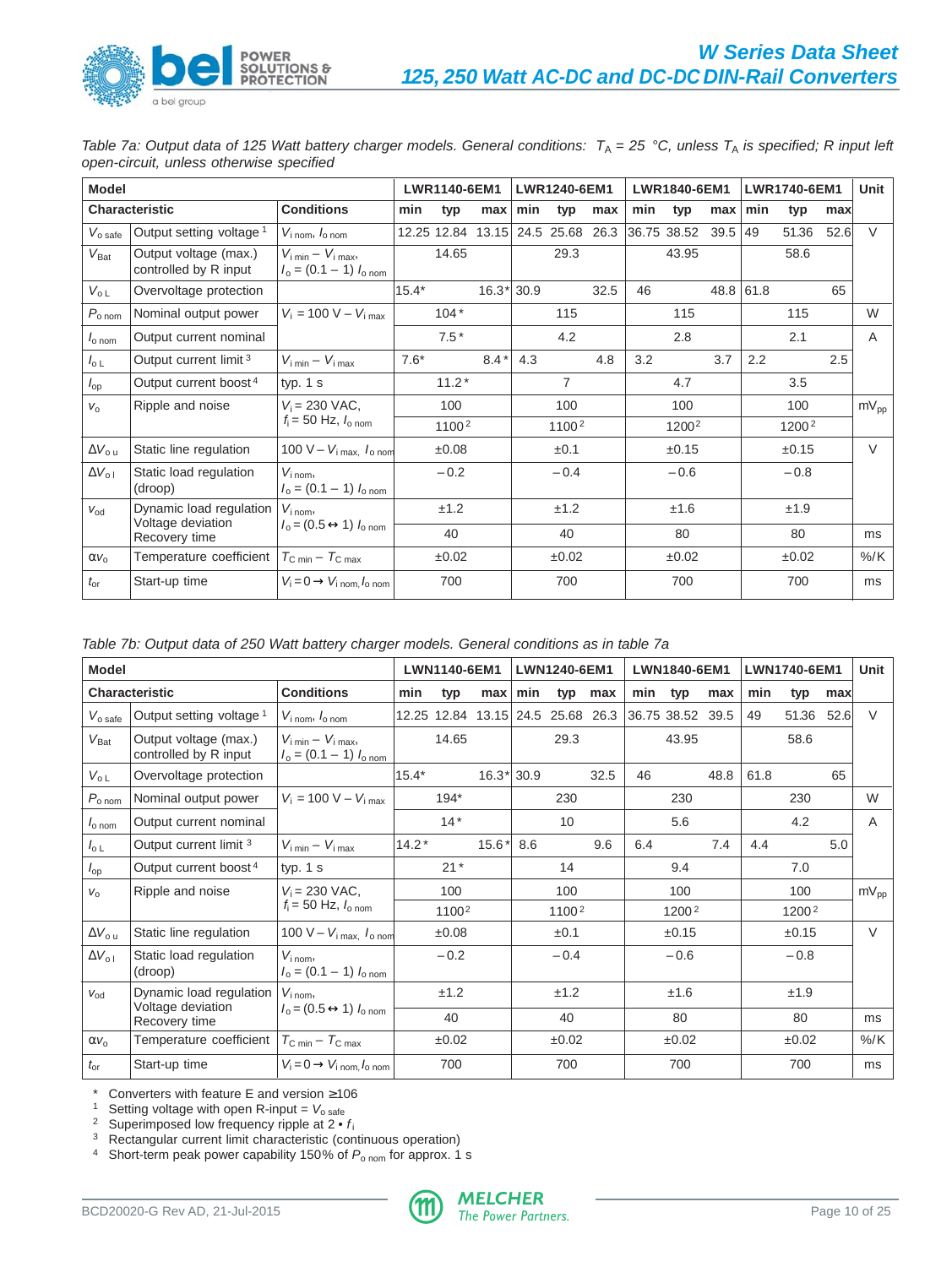

# **Parallel Operation**

Double-output models exhibit an independent control logic each. Both outputs can be connected in parallel, provided that options S (included in M1) and R are not used, since they influence only the 2nd output. The two power trains share the current due to their output voltage droop characteristic.

Up to 3 converters with the same output voltage may be operated in parallel. It is possible to parallel W Series with X Series converters.

Reasonable current sharing is achieved by the droop characteristic. Correct mode of operation is highly dependent upon the wiring of the converters and the impedance of these wires. Use wires with equal length and equal cross sections of min. 1.5 mm2. The best results for parallel operation can be achieved with the wiring shown in fig. 6.

Parallel operation of single-output models using the option R (output voltage adjust) is possible, but not recommended. Refer to fig. 6; the connections between the pins 8 and 9 (both Vo–) should be as short as possible.

**Note**: Parallel operation is not possible, if a temperature sensor is connected, as the sensor eliminates the output voltage droop.

**Note**: For ORing diodes, we recommend to use Schottky diodes, mounted on a common heatsink to avoid thermal run away (or the use of double diodes).

# **Series Connection**

Series connection of several outputs up to 150 V is possible. Exceeding an output voltage of 60 V, the output is not SELV.

# **Output Characteristic and Protection**

The output characteristic, individual for each powertrain, is rectangular with a droop to ease parallel operation; see fig. 7.

However, a 50% higher output current is possible for a short time, such allowing startup of loads or charging of capacitors; see fig. 8.

Each output is independently protected

against internal overvoltage by means of a second control loop. When the output voltage exceeds  $V_{o L}$ , the respective output is disabled.

# **Overtemperature Protection**

A built-in temperature sensor protects each powertrain is independently protected against overtemperature. When a  $\frac{1}{6}$   $\frac{1}{7}$   $\frac{1}{7}$ 



Wiring for single-output converters connected in parallel. Additional wiring for higher output currents and with the use of option R is shown.



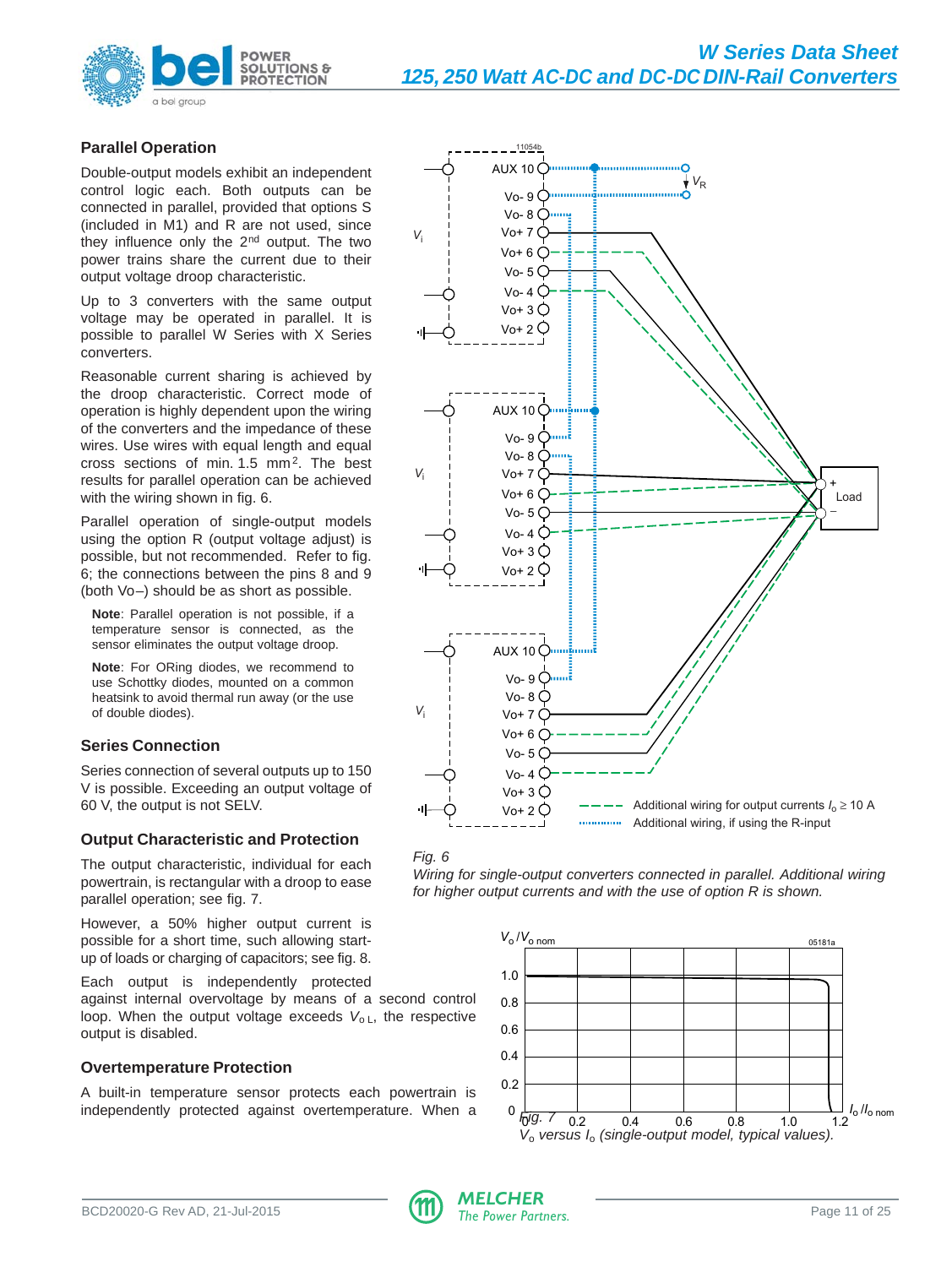



Fig. 8

Short term peak power characteristic: overcurrent versus time (typical values).

certain temperature is reached, the concerned powertrain reduces its output power continuously.

# **Thermal Considerations**

The thermal conditions are influenced by input voltage, output current, airflow, and temperature of surrounding components.  $T_{\rm A\,max}$  is therefore, contrary to  $T_{\rm C\,max}$ , an indicative value only.

**Caution:** The installer must ensure that under all operating conditions  $T_c$  remains within the limits stated in the table Temperature specifications.

**Note:** Sufficient forced cooling allows  $T_A$  to be higher than  $T_{A \text{ max}}$ provided that  $T_{\text{C max}}$  is not exceeded. It is recommended that continuous operation under worst case conditions of the following 3 parameters be avoided: Minimum input voltage, maximum output power, and maximum temperature.

# **Battery Charging and Temperature Sensor**

The battery charger models exhibit the option M1 and have been designed to charge lead-acid batteries. The R-input



Fig. 9

Trickle charge voltage versus temperature for different temperature coefficients  $(V_{\text{o safe}}$  with disconnected sensor) allows for connecting a battery-specific temperature sensor, which provides temperature controlled adjust of the trickle charge voltage. This optimizes charging as well as battery life time. Depending upon the cell voltage and the temperature coefficient of the battery, different sensor types are available; see Accessories.

**Note**: Parallel operation is not possible, if the temperature sensor is connected to the paralleled outputs Vo+, as the sensor eliminates the output voltage droop.

However, it is possible to insert bleeding resistors in the Vo+ output lines of each converter in order to create a droop of approx. 0.6 V @  $I_{\text{o nom}}$  for 24 V outputs (1.2 V @  $I_{\text{o nom}}$  for 48V outputs), but this creates considerable power losses.



Fig. 10

Schematic circuit diagram of a system with battery backup and temperature-controlled charging.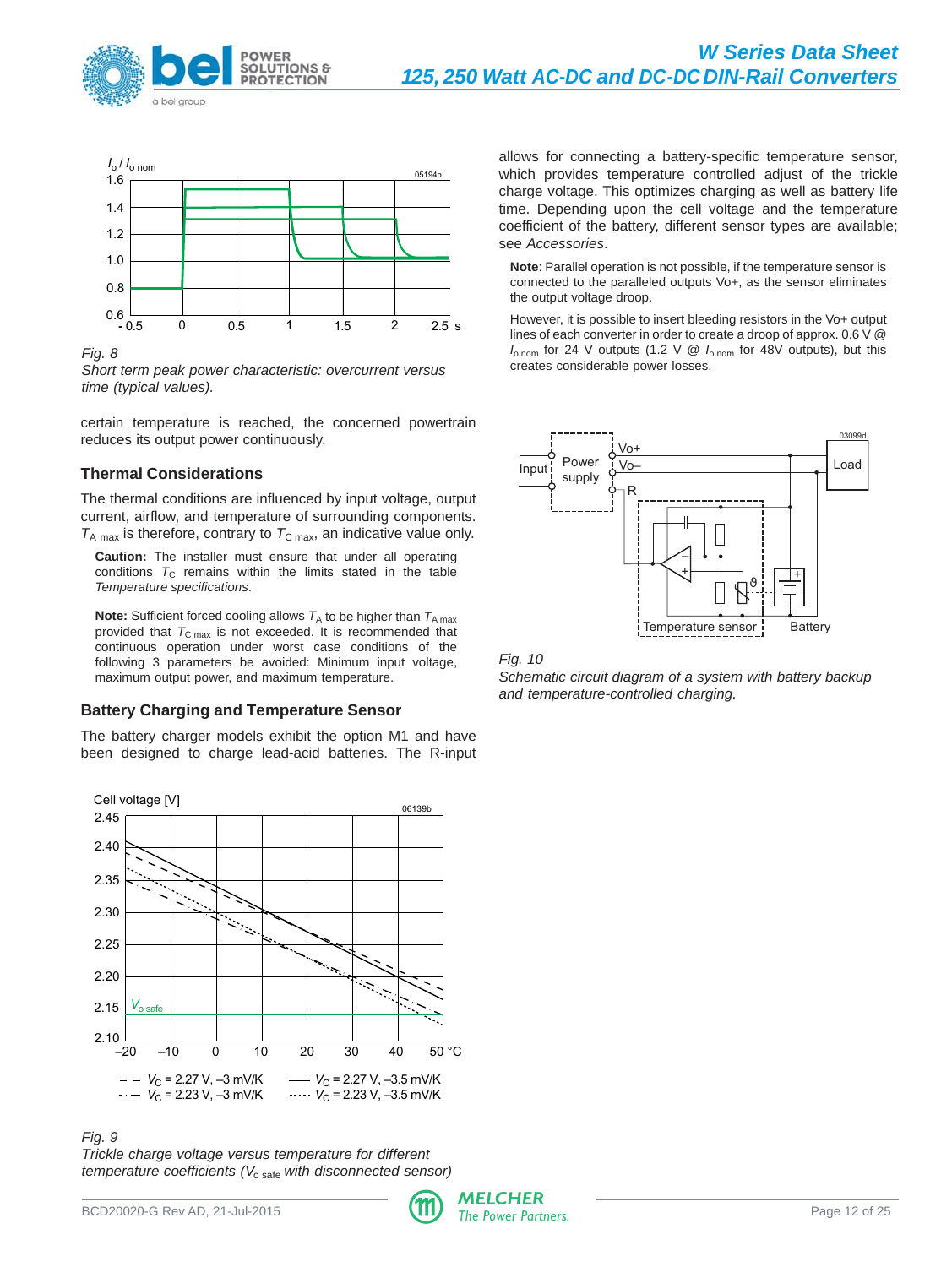<span id="page-12-0"></span>

# **Electromagnetic Compatibility (EMC)**

# **Electromagnetic Immunity**

The W Series has been successfully tested to the following specifications:

|  | Table 8: Electromagnetic immunity (type tests) |  |  |
|--|------------------------------------------------|--|--|
|  |                                                |  |  |

| Phenomenon                       | <b>Standard</b>            | Level                    | <b>Coupling</b><br>mode $1$            | Value<br>applied                  | Waveform                                     | <b>Source</b><br>imped.  | <b>Test</b><br>procedure                         | In.<br>oper. | Perf.<br>$ $ criter. ${}^{2}$ |
|----------------------------------|----------------------------|--------------------------|----------------------------------------|-----------------------------------|----------------------------------------------|--------------------------|--------------------------------------------------|--------------|-------------------------------|
| Electrostatic                    | <b>IEC/EN</b>              | 4 <sup>3</sup>           | contact discharge                      | 8000 V <sub>p</sub>               | $1/50$ ns                                    | $330 \Omega$             | 10 positive and                                  | yes          | A                             |
| discharge<br>(to case)           | 61000-4-2                  |                          | air discharge                          | 15000 V <sub>p</sub>              |                                              |                          | 10 negative<br>discharges                        |              |                               |
| Electromagnetic<br>field RF      | <b>IEC/EN</b><br>61000-4-3 | 3 <sup>4</sup>           | antenna                                | 10 V/m $4$                        | AM 80%, 1 kHz<br>sinusoidal                  | n.a.                     | $80 - 1000$ MHz                                  | yes          | A                             |
|                                  | <b>ENV 50204</b>           | 3                        | antenna                                | 10 V/m                            | 50% duty cycle,<br>200 Hz repet. frequ.      | n.a.                     | $900 \pm 5$ MHz                                  | yes          | A                             |
|                                  | IEC/EN                     | 5                        | antenna                                | 20 V/m                            | 80% AM, 1 kHz                                | $800 - 1000$ MHz<br>n.a. |                                                  | yes          | A                             |
|                                  | 61000-4-3<br>$(EW$ models) |                          |                                        | 10 Vm                             | sinusoidal                                   | 1400 - 2100 MHz          |                                                  |              |                               |
|                                  |                            |                          |                                        | $5$ V/m                           |                                              |                          | $2100 - 2500$ MHz                                |              |                               |
| Electrical fast                  | IEC/EN                     | 3                        | capacitive, o/c                        | ±2000 V <sub>n</sub>              | bursts of 5/50 ns.                           | $50 \Omega$              | 60 s positive +                                  | yes          | A                             |
| transients/burst                 | 61000-4-4                  | 36                       | $\pm i/c$ , $+i/-i$<br>direct coupling | ±2000 V <sub>p</sub> 6            | 5 kHz over 15 ms,<br>burst period: 300<br>ms |                          | 60 s negative<br>transients per<br>coupling mode |              |                               |
| Surges                           | IEC/EN                     | 37                       | $+i/c$ , $-i/c$                        | $\pm 2000$ V <sub>n</sub>         | $1.2/50$ µs                                  | 12 $\Omega$              | 5 pos. and 5 neg.                                | yes          | B                             |
|                                  | 61000-4-5                  |                          | $+i/-i$                                | ±1000 V <sub>p</sub>              | $1.2/50$ µs                                  | $2\Omega$                | surges per<br>coupling mode                      |              |                               |
| Conducted<br>disturbances        | IEC/EN<br>61000-4-6        | 38                       | i, o, signal wires                     | 10 VAC<br>(140 dB <sub>H</sub> V) | AM 80%<br>1 kHz                              | 150 $\Omega$             | $0.15 - 80$ MHz                                  | yes          | A                             |
| Powerfrequency<br>magnetic field | IEC/EN<br>61000-4-8        | $\overline{\phantom{a}}$ |                                        | 100 A/m                           | 50 and 60 Hz                                 | $- -$                    | x, y, and z axis                                 | yes          | A                             |
| Surges<br>(EW models)            | IEC/EN<br>50155:2001       | wave<br>$A^9$            | $+i/c$ , $-i/c$                        | 1800 $V_{p}$                      | $5/50$ µs                                    | $5\Omega$                | 5 pos. and 5 neg.<br>pulses                      | yes          | B                             |

 $1$  i = input, o = output, c = case.

<sup>2</sup> A = Normal operation, no deviation from specifications, B = Normal operation, temporary loss of function or deviation from specs. possible.

<sup>3</sup> Exceeds EN 50121-3-2:2006 table 9.3 and EN 50121-4:2006 table 1.4.

<sup>4</sup> EW models: 20 V/m, which corresponds to EN 50121-3-2:2006 table 9.1 and exceeds EN 50121-4:2006 table 1.1.

<sup>5</sup> EW models only. Corresponds to EN 50121-3-2:2006 table 9.2 and EN 50121-4:2006 table 1.2 (compliance with digital mobile phones).

<sup>6</sup> Corresponds to EN 50121-3-2:2006 table 7.2 and EN 50121-4:2006 table 2.2.

<sup>7</sup> Complies with EN 50121-3-2:2006 table 7.3 and EN 50121-4:2006 table 2.3.

<sup>8</sup> Corresponds to EN 50121-3-2:2006 table 8.1 and EN 50121-4:2006 table 3.1 (radio frequency common mode).

9 Corresponds to EN 50121-3-2:2000. Covers EN 50155:1995, RIA12, direct transients, waveform D (EW models only).

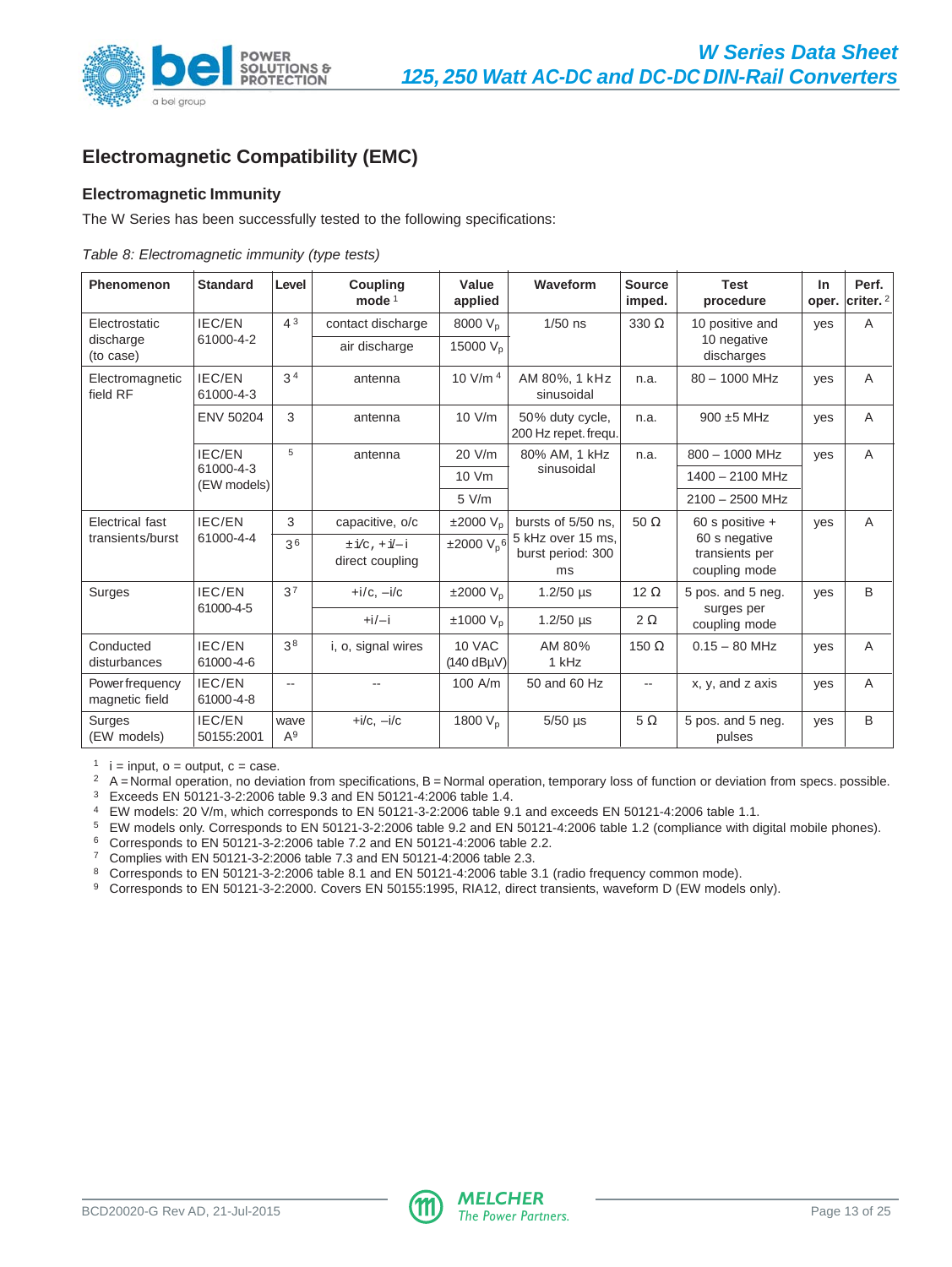

# **Emissions**

Table 9: Electromagnetic emissions for LW models with feature E: (type tests with LWN1801-6E)

| <b>Phenomenon</b>               | <b>Standards</b>       | <b>Conditions</b>                          | <b>Results</b> |
|---------------------------------|------------------------|--------------------------------------------|----------------|
| Harmonics                       | EN 61000-3-2:2006      | $V_i = 230$ V, $V_{o, nom}$ , $l_{o, nom}$ | Class A. D     |
| Voltage fluctuation and flicker | EN 61000-3-3 + A2:2005 | $V_i = 230$ V, $V_{o, nom}$ , $l_{o, nom}$ | Complied       |

**Note:** An external toroid ferrite core across the input lines reduces the emissions considerably.



Conducted emissions for LW models without feature E: Typical disturbances (quasi-peak) at the input according to EN 55022, measured at  $V_{i\text{ nom}}$  and  $I_{o\text{ nom}}$ .



Fig. 12a

Conducted emissions of LW models with feature E: Disturbances (quasi-peak) at the phase input according to EN 55022, measured at  $V_{i\text{ nom}}$  and  $I_{o\text{ nom}}$ . (LWN1801-6E)



# Fig. 11b

Radiated emissions for LW models without feature E: Typical electromagnetic field strength (quasi-peak) according Fig. 11a to EN 55014, measured at  $V_{\text{1nom}}$  and  $I_{\text{o nom}}$ .



Fig. 12b Radiated emissions measured according to EN 55022:2001 for LW models with feature E (LWN1801-6E, antenna 3 m distance, horizontal polarized)

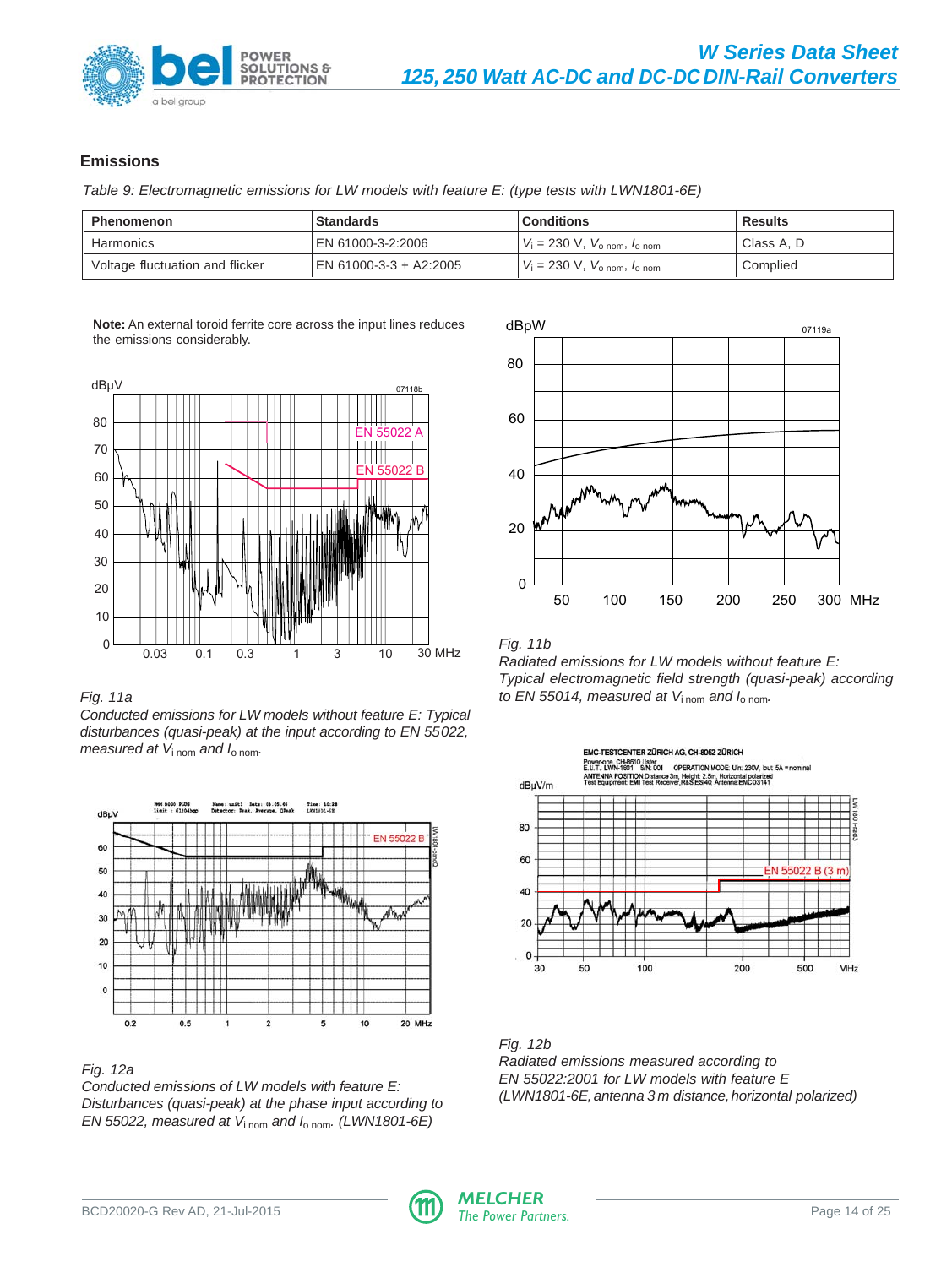



Fig. 13a

Conducted emissions of EW models:

Disturbances (peak) at the phase input according to EN 55011, measured at  $V_{i\text{ nom}}$  and  $I_{o\text{ nom}}$ . (EWN2660-0)



Fig. 13b

Radiated emissions of EW models, measured at  $V_{\text{inom}}$ ,  $I_{\text{o nom}}$ , accord. to EN 55011, antenna 3 m distance, (EWN2660-0)

# **External EMC Filter for Models with Feature E**

An external EMC filter can be connected to the inputs lines of the converter. However, a small choke has to be included in the phase line to avoid interferences between the internal and external filter, which would cause dramatically increased low harmonics.



Fig. 14a

Conducted disturbances (peak) of LW models (feature E) with external filter at phase input according to EN 55011/ 55022, at  $V_i = 230$  VAC,  $I_{\text{o nom}}$  (LWN1701-6E).





# Fig. 14b

Conducted disturbances (average) of LW models (feature E) with external filter at phase input according to EN 55011/ 55022, at  $V_i = 230$  VAC,  $I_{o \text{ nom}}$  (LWN1701-6E).

Fig. 14a and 14b show the conducted emissions smoothed by an external filter. The standards EN 55011 and 55022 define limits for conducted (quasi)peak and conducted average emissions. In general the limits for average emissions are more difficult to meet.

The figure below shows the used external filter configuration consisting of the inlet filter KMF1.1241.11 (4 A, Schurter www.schurter.com) and the decoupling choke EPCOS B82111B0000C018, 11 µH, 4 A, 6 × 20 mm.

**Note:** This filter allows for connection of an IEC inlet and is available with 1 or 2 incorporated fuses.

A similar filter with AMP terminals  $(6.3 \times 20 \text{ mm})$  is also available (Schurter FMLB 5500.2028).





External filter to reduce conducted emissions of LW models with feature  $E (L1 = L2 = 1.6$  mH,  $Cx = 47$  nF,  $Cy = 2.2 nF$ 



Fig. 15b External inlet filter

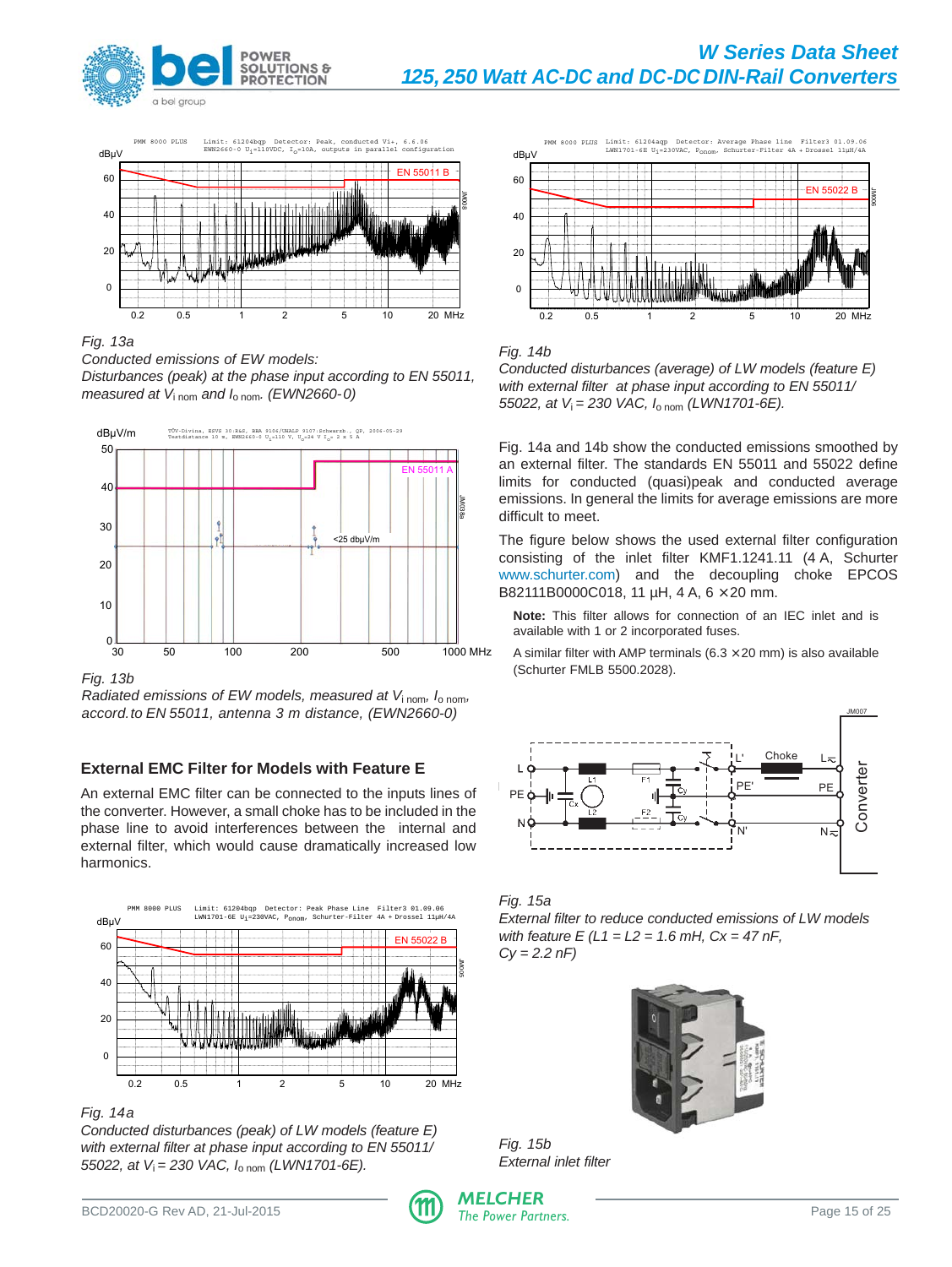<span id="page-15-0"></span>

# **Immunity to Environmental Conditions**

Table 10: Mechanical stress and climatic

|                          | <b>Test method</b>                                                             | <b>Standard</b>                                                            | <b>Test conditions</b>                                                                                       |                                                                                                     | <b>Status</b>                                                    |
|--------------------------|--------------------------------------------------------------------------------|----------------------------------------------------------------------------|--------------------------------------------------------------------------------------------------------------|-----------------------------------------------------------------------------------------------------|------------------------------------------------------------------|
|                          | Cab   Damp heat<br>steady state                                                | IEC/EN 60068-2-78<br>MIL-STD-810D sect. 507.2                              | Temperature:<br>Relative humidity:<br>Duration:                                                              | 40 $\pm 2$ °C<br>$93 + 2/ - 3$ %<br>56 days                                                         | Converter<br>not<br>operating                                    |
| Kb                       | Salt mist, cyclic<br>(sodium chloride<br>NaCl solution)                        | IEC/EN 60068-2-52                                                          | Concentration:<br>Duration:<br>Conditions:<br>Storage duration:                                              | 5% (30 °C)<br>2 h per cycle<br>40 °C, 93% rel. humidity<br>3 cycles of 22 h                         | Converter<br>not<br>operating                                    |
| Eb                       | <b>Bump</b><br>(half-sinusoidal)                                               | IEC/EN 60068-2-29<br>MIL-STD-810D sect. 516.3                              | Acceleration amplitude:<br>Bump duration:<br>6000 bumps:                                                     | 25 g <sub>n</sub> = 245 m/s <sup>2</sup><br>$11 \text{ ms}$<br>1000 in each direction               | Converter<br>not operating,<br>wall-mounted <sup>1</sup>         |
|                          |                                                                                |                                                                            | Acceleration amplitude:<br>Bump duration:<br>6000 bumps:                                                     | 10 g <sub>n</sub> = 98.1 m/s <sup>2</sup><br>$11 \text{ ms}$<br>1000 in each direction              | Converter<br>not operating,<br>on DIN-rail <sup>2</sup>          |
| Fc                       | Vibration<br>(sinusoidal)                                                      | IEC/EN 60068-2-6<br>MIL-STD-810D sect. 514.3                               | Acceleration amplitude and<br>frequency (1 Octave/min):<br>Test duration:                                    | $0.35$ mm $(10 - 60$ Hz)<br>$5 g_n = 49$ m/s <sup>2</sup> (60 - 2000 Hz)<br>7.5 h (2.5 h each axis) | Converter<br>operating,<br>wall-mounted <sup>1</sup>             |
|                          |                                                                                |                                                                            | Acceleration amplitude and<br>frequency (1 Octave/min):<br>Test duration:                                    | $0.25$ mm $(10 - 60$ Hz)<br>$2 g_n = 19$ m/s <sup>2</sup> (60 – 2000 Hz)<br>7.5 h (2.5 h each axis) | Converter<br>operating,<br>on DIN-rail <sup>2</sup>              |
| Ea                       | Shock<br>(half-sinusoidal)                                                     | IEC/EN 60068-2-27<br>MIL-STD-810D sect. 516.3                              | Acceleration amplitude:<br>Bump duration:<br>Number of bumps:                                                | 50 g <sub>n</sub> = 490 m/s <sup>2</sup><br>$11 \text{ ms}$<br>18 (3 in each direction)             | Converter<br>not operating,<br>wall-mounted <sup>1</sup>         |
| --                       | Shock                                                                          | EN 50155/EN 613733<br>sect. 10, class A and B<br>body mounted <sup>4</sup> | Acceleration amplitude:<br>Bump duration:<br>Number of bumps:                                                | 5.1 $g_n$<br>30 ms<br>18 (3 in each direction)                                                      | Converter<br>operating,<br>on DIN-rail <sup>2</sup>              |
| Fh                       | Random vibration<br>broad band,<br>digital control and<br>quidance             | IEC/EN 60068-2-64                                                          | Acceleration spectral density: $0.05 gn2/Hz$<br>Frequency band:<br>Acceleration magnitude:<br>Test duration: | $8 - 500$ Hz<br>4.9 $g_{n, \text{rms}}$<br>3 h (1 h each axis)                                      | Converter<br>operating,<br>wall-mounted <sup>1</sup>             |
| Fda                      | Random vibration<br>wide band,<br>high reproducibility                         | IEC/EN 60068-2-35                                                          | Acceleration spectral density:<br>Frequency band:<br>Acceleration magnitude:<br>Test duration:               | 0.01 $g_n^2/Hz$<br>$20 - 500$ Hz<br>$2.2 g_{n \, rms}$<br>1.5 h (0.5 h each axis)                   | Converter<br>operating,<br>mounted on a<br>DIN-rail <sup>2</sup> |
| $\overline{\phantom{a}}$ | Simulated long life<br>time testing at<br>increased random<br>vibration levels | EN 50155/EN 613733<br>sect. 8 and 9, class B<br>body mounted <sup>3</sup>  | Acceleration spectral density:<br>Frequency band:<br>Acceleration magnitude:<br>Test duration:               | 0.01 $g_n^2$ /Hz<br>$5 - 150$ Hz<br>$0.8 g_{n \, \text{rms}}$<br>1.5 h (0.5 h each axis)            | Converter<br>operating,<br>mounted on a<br>DIN-rail <sup>2</sup> |

<sup>1</sup> Wall-mounted with brackets UMB-W [HZZ00618]; see Accessories

<sup>2</sup> Fastened on a DIN-rail with 2 additional DIN-rail fixing brackets DMB-EWG, see Accessories. This covers also wall-mounting with brackets, because wall mounting performs better in vibration test.

<sup>3</sup> EW models (railway standards)

 $4$  Body mounted = chassis of a railway coach

# **Temperatures**

Table 11: Temperature specifications, valid for an air pressure of 800 - 1200 hPa (800 - 1200 mbar)

| Model                                       |                     |                        | LW models -6 |                 | EW models -0 | Unit            |    |
|---------------------------------------------|---------------------|------------------------|--------------|-----------------|--------------|-----------------|----|
| <b>Characteristics</b><br><b>Conditions</b> |                     |                        | min          | max             | min          | max             |    |
|                                             | Ambient temperature | Converter              | $-40$        | 60              | $-40$        | 703             | °C |
| $T_{C}$                                     | Case temperature    | operating <sup>1</sup> | $-40$        | 90 <sup>2</sup> | $-40$        | 90 <sup>3</sup> |    |
| $T_S$                                       | Storage temperature | Not operating          | $-40$        | 100             | -40          | 100             |    |

<sup>1</sup> See Thermal Considerations

<sup>2</sup> See table 5  $P_0$  derating

<sup>3</sup> Mounted in vertical position

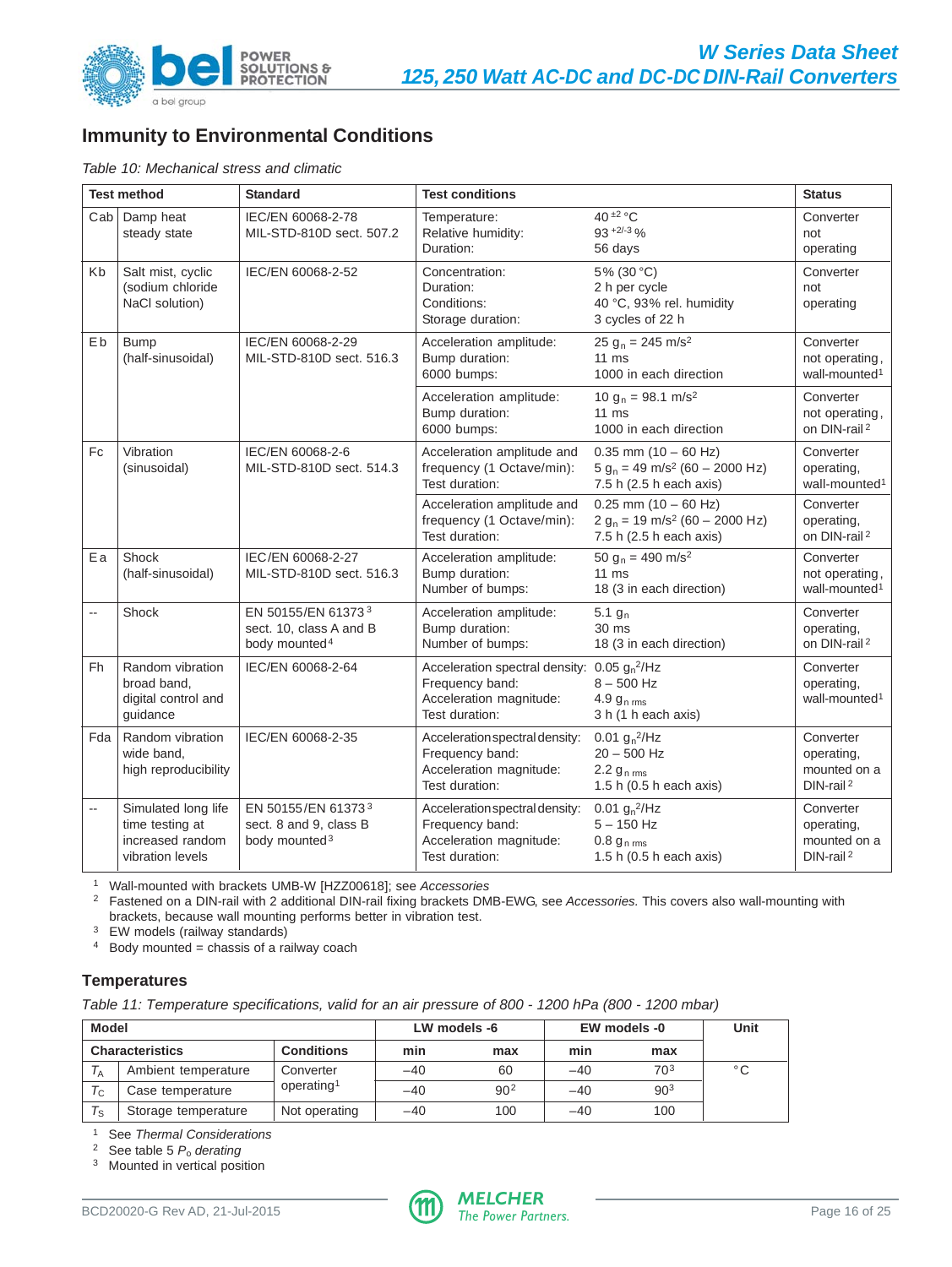<span id="page-16-0"></span>

# **Failure Rates**

Table 12: MTBF

| Values at specified<br>Module types<br>case temperature |         | <b>Ground benign</b><br>40 °C | <b>Ground fixed</b><br>40 $^{\circ}$ C | 70 °C   | <b>Ground mobile</b><br>50 °C | Unit |
|---------------------------------------------------------|---------|-------------------------------|----------------------------------------|---------|-------------------------------|------|
| MTBF <sup>1</sup>                                       | WR1601  | 892 000                       | 180 000                                | 197 000 | 68 000                        |      |
|                                                         | WN1601- | 644 000                       | 131 000                                | 72 000  | 51 000                        |      |
|                                                         | WN2660  | 522 000                       | 101 000                                | 55 000  | 38 000                        |      |

<sup>1</sup> Calculated in accordance with MIL-HDBK-217E, notice 2.

# **Mechanical Data**

Dimensions in mm.



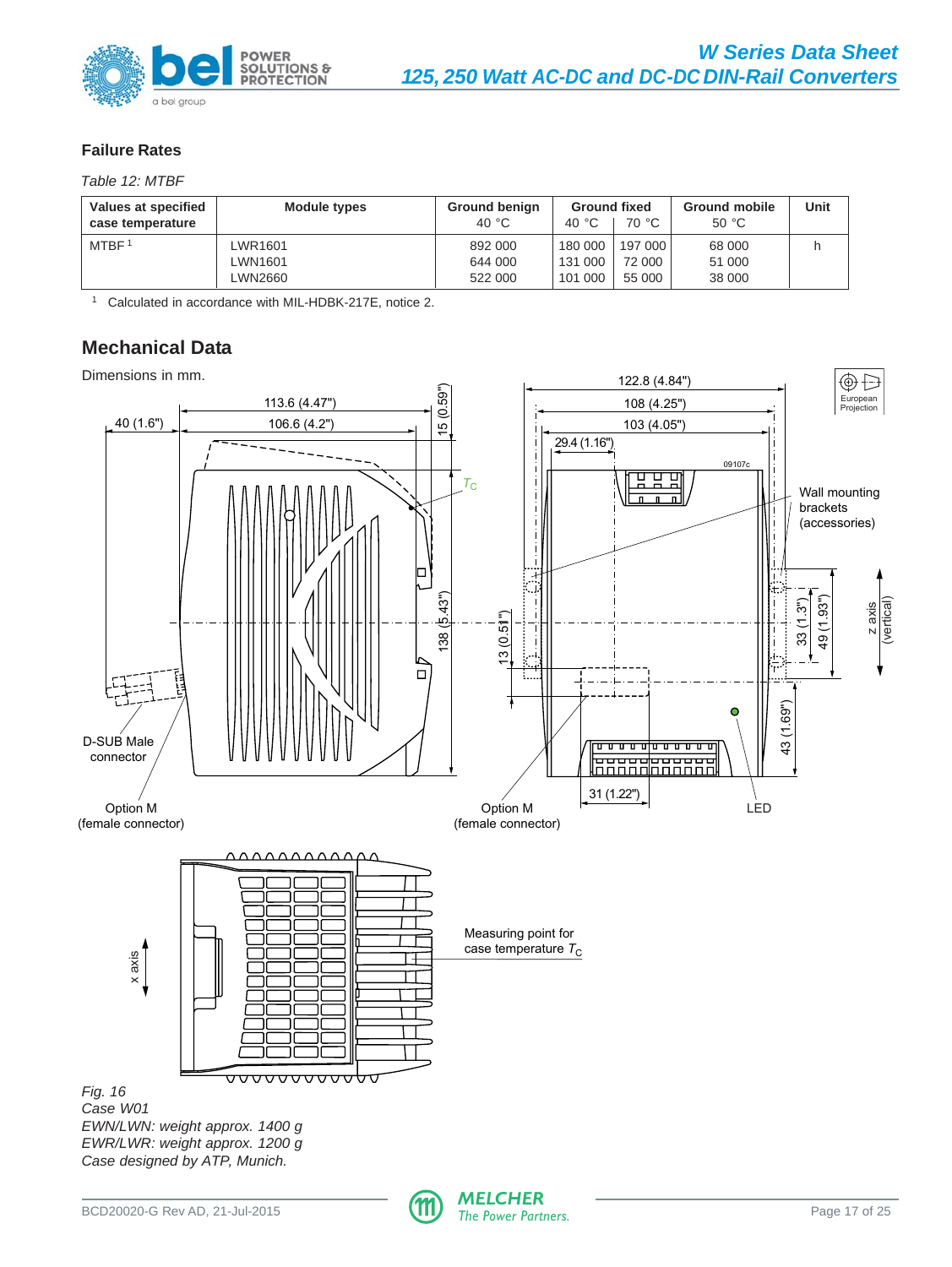<span id="page-17-0"></span>

# **Safety and Installation Instructions**

# **Terminal Allocation**

The terminal allocation tables define the electrical potential of the converters.



#### Fig. 17a

View of the input terminals (cage clamp style)



### Fig. 17b

View of the output terminals (cage clamp style)

Table 13a: Input terminals of LW models

| Pin no. | <b>Pin designation</b> | <b>Electrical determination</b> |
|---------|------------------------|---------------------------------|
|         | ⇔                      | Protective earth PE             |
|         | N≂                     | Input neutral, DC negative      |
|         | L≂                     | Input phase, DC positive        |

|  |  |  | Table 13b: Input terminals of EW models |  |  |  |
|--|--|--|-----------------------------------------|--|--|--|
|--|--|--|-----------------------------------------|--|--|--|

| Pin no. | <b>Pin designation</b> | <b>Electrical determination</b> |  |  |
|---------|------------------------|---------------------------------|--|--|
|         | ⇔                      | Protective earth PE             |  |  |
|         | Vi-                    | Input negative                  |  |  |
|         | Vi+                    | Input positive                  |  |  |

| Table 13c: Terminal allocation output side |  |  |  |  |
|--------------------------------------------|--|--|--|--|
|--------------------------------------------|--|--|--|--|

| Pin no. | Pin des.   | Single output               | Double output               |
|---------|------------|-----------------------------|-----------------------------|
| 1       | ᆉ          | Functional<br>earth to load | Functional<br>earth to load |
| 2       | +          | Output positive             | Output 1 positive           |
| 3       | +          | Output positive             | Output 1 positive           |
| 4       |            | Output negative             | Output 1 negative           |
| 5       |            | Output negative             | Output 1 negative           |
| 6       | +          | Output positive             | Output 2 positive           |
| 7       | +          | Output positive             | Output 2 positive           |
| 8       |            | Output negative             | Output 2 negative           |
| 9       |            | Output negative             | Output 2 negative           |
| 10      | <b>AUX</b> | Option                      | Option                      |
| 11      | ┹          | Functional<br>earth to load | Functional<br>earth to load |

# **Installation Instructions**

The converters of the W Series are components, intended exclusively for inclusion within other equipment by professional installers. Installation must strictly follow the national safety regulations in compliance with the enclosure, mounting, creepage, clearance, casualty, markings and segregation requirements of the end-use application.

**DIN-rail mounting** is possible with the built-in snap-fit device on a DIN-rail. This fulfills the mechanical transport requirements as per ETSI 300019-1-2, class 2 (vertical).

To fulfill the requirements of IEC 721-3-2, class 2.1 (vertical), 2 additional fixing brackets HZZ00624-G (see Accessories) must be fitted on the bottom side of the DIN-rail. For heavy duty railway applications, we recommend installing all 4 fixing brackets HZZ00624-G.

**Chassis or wall mounting** is possible using the universal chassis-mounting brackets HZZ00618-G (see Accessories). Such installation complies with IEC 721-3-2, class 2.2 (vertical and horizontal).

**Caution**: Install the converters vertically, and make sure that there is sufficient airflow available for convection cooling. The minimum space to the next device should be: top/bottom: 30 mm, left/right: 20 mm.

The converters of the W Series are class I equipment: Input terminal 1 ( $\circledast$ ) and the output terminals 1 and 11 ( $\downarrow$ ) are reliably connected to the case. For safety reasons it is essential



Fig. 18a Snap-fit mounting to DIN-Rail.



Fig. 18b Dismounting from DIN-rail. Use proper tool (min. 3 mm screwdriver) and adequate force.

to connect the input terminal  $1 \circledcirc$ ) with protective earth. Output terminals 1 and 11 can be used to connect the output voltage(s) or the load to functional earth.

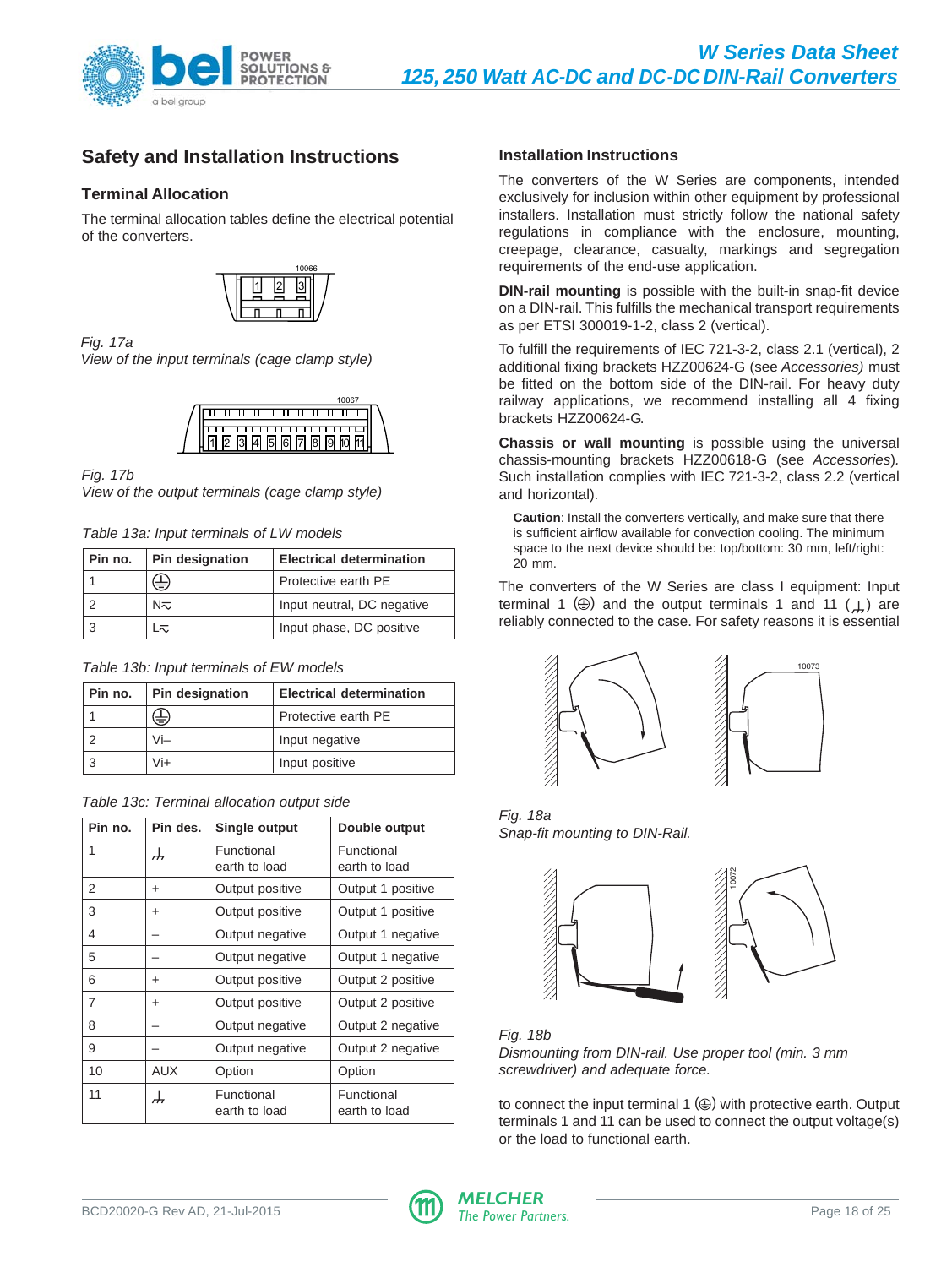



#### Fig. 19

Cage clamp terminals. Use 0.5 to 2.5 mm2 (AWG 20 to 12) solid or stranded wires depending on local requirements.

The phase input ( $L<sub>\infty</sub>$  or Vi+) is internally fused; see *Input Fuse*. This fuse is designed to break an overcurrent in case of a malfunction of the converter and is not customer-accessible.

External fuses in the wiring to one or both input lines ( $L<sub>\infty</sub>$  and/ or  $N_{\overline{<}}$ ) may be necessary to ensure compliance with local requirements. A built-in second fuse in the neutral path is available as option F.

A second fuse in the wiring to the neutral terminal  $N<sub>\infty</sub>$  or option F is needed if:

- Local requirements demand an individual fuse in each source line
- Neutral and earth impedance is high or undefined
- Phase and neutral of the mains are not defined or cannot be assigned to the corresponding terminals ( $L<sub>\infty</sub>$  to phase and  $N<sub>\sim</sub>$  to neutral).

Models with Option F: Caution! Double-pole/neutral fusing.

If the converters operate at source voltages above 250 VDC, an external fuse or a circuit breaker at system level should be installed.

**Caution:**

- Installation must strictly follow the national safety regulations.
- Do not open this apparatus!

# **Protection Degree and Cleaning Liquids**

The protection degree of the converters is IP 20. Protective covers over input and output terminals are available on request; see Accessories.

Any penetration of liquid or foreign solid objects is to be prevented, since the converters are not hermetically sealed.

# **Standards and Approvals**

The converters of the LW Series with feature E were safetyapproved to EC/EN 60950-1 and UL/CSA 60950-1 2<sup>nd</sup> Ed. (models without E: IEC/EN 60950), IEC 61010-1:C11:2002 (models without E: IEC 61010-1), and EN 50178:1997 (with and without E).

The converters are UL508-listed components.

The EW models are safety-approved to IEC/EN 60950-1 and UL/CSA 60950-1 2nd Ed.

The converters have been designed in accordance with said standards for:

- Class I equipment
- Power supply for building-in, vertical mounting on 35 mm DIN-rail or on a wall
- Overvoltage category II (III for 110 VAC supply)
- Basic insulation between input and case, based on 250 VAC
- Double or reinforced insulation between input and output, based on 250 VAC and 350 VDC.
- Functional insulation between outputs and case.
- Functional insulation between outputs.
- Pollution degree 3 environment (AC-input) and degree 2 (DC input).

The converters are subject to manufacturing surveillance in accordance with the above mentioned standards and with ISO9001:2000.

# **Operation at Frequencies Greater 60 Hz**

The LW Series converters have been tested for operation up to 440 Hz. However, the Y and X caps are not approved to such frequency. The leakage currents are higher than at 60 Hz, whereas the output ripple voltage is lower.

# **Leakage Currents with AC Supply**

Leakage currents flow due to internal leakage capacitance and RFI suppression Y-capacitors. The current values are proportional to the mains voltage and nearly proportional to the mains frequency. They are specified at maximum operating input voltage where phase, neutral, and protective earth are correctly connected as required for class I equipment.

Leakage current may exceed 3.5 mA, if  $f_i > 63$  Hz.

# **Railway Applications**

The W Series converters have been designed observing the railway standards EN 50155 and EN 50121. All boards are coated with a protective lacquer.

The EW Series is particularly suitable for connection to 110 V railway batteries.

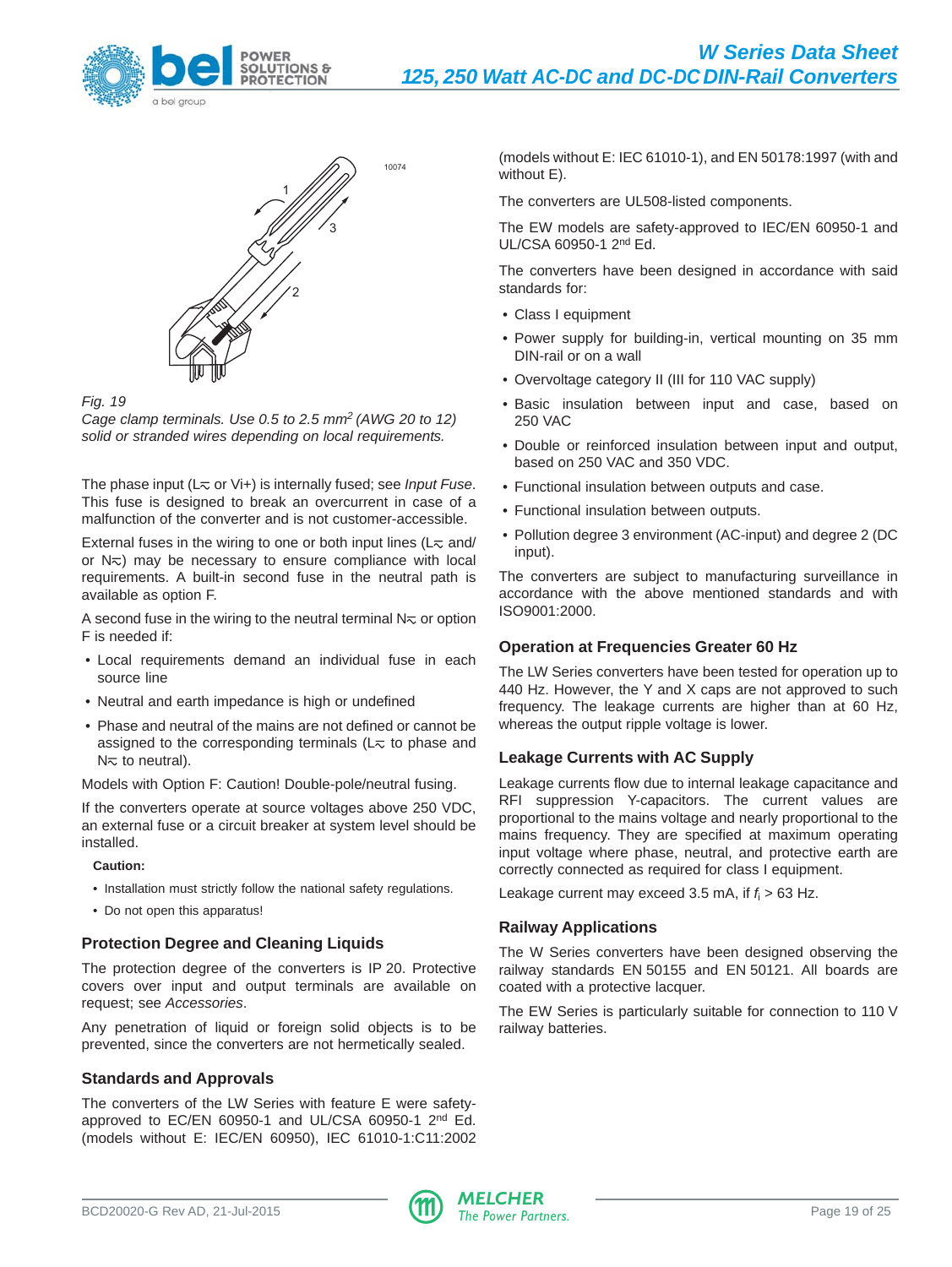

#### Table 14: Isolation

| <b>Characteristic</b> |                                               | Input to case<br>and output(s) | Output(s) to<br>case | Output 1 to<br>output 2 and AUX | Unit      |
|-----------------------|-----------------------------------------------|--------------------------------|----------------------|---------------------------------|-----------|
| Electric              | Factory test $\geq 1$ s                       | 2.8 <sup>1</sup>               | 1.4                  | 0.5                             | kVDC      |
| strength<br>test      | AC test voltage equivalent<br>to factory test | 2.0                            | 1.0                  | 0.35                            | kVAC      |
| Insulation resistance |                                               | $>300^2$                       | $>300^2$             | >100                            | $M\Omega$ |

<sup>1</sup> In accordance with IEC/EN 60950-1, subassemblies are pretested with 4.2 kVDC.

<sup>2</sup> Tested at 500 VDC.

#### **Isolation**

The electric strength test is performed in the factory as routine test in accordance with EN 50514 and IEC/EN 60950 and should not be repeated in the field. The Company will not honor warranty claims resulting from incorrectly executed electric strength field tests.

#### **Safety of Operator-Accessible Output Circuits**

If the output circuit of a converter is operator accessible, it shall be a SELV circuit according to IEC/EN 60950 related safety standards.

The converters have SELV output circuits up to an output voltage of 57.5 V. However, if the isolated outputs are connected to another voltage source or connected in series with a total of >57.5 V the outputs are hazardous.

It is the sole responsibility of the installer to ensure the compliance with the relevant and applicable safety regulations.

#### **LED Indicator**

A green LED is activated, when the output voltage  $V_0$  is within the normal operating tolerance band.

**Note:** This LED is also activated, when the converter is not powered by the input, but a loaded battery is connected to the output.

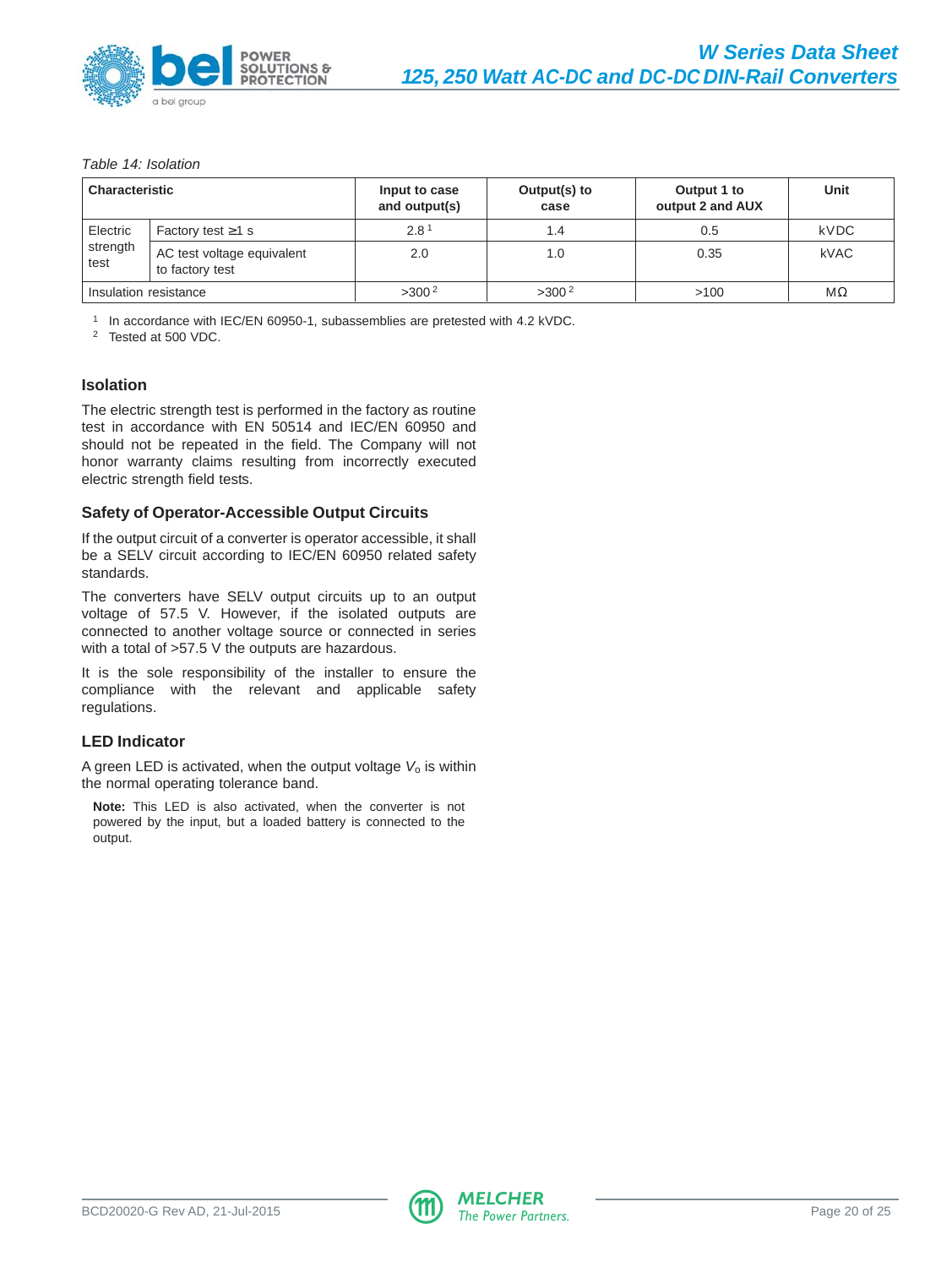

# **Description of Options**

**E** designates LW models with improved EMC performance. Refer to the EC Declaration of Conformity (last page). Feature E is standard for new designs.

**Single options D1, D2, D5, R** are available (as single choice options) on the AUX terminal (10), referenced to Vo–.

**Option M1** and **M2** designate a combination of several options accessible via a D-SUB connector. Option M1 includes the function SD (shutdown).

**Note:** In double-output models, the options D1, D5, R, and SD concern only output 2.

# **Single Options Using the AUX Pin**

The connection is shown in the figure below. For the description refer to Adjustment of  $V_0$  or  $V_{02}$  (next section).



#### Fig. 20

Connection of adjust resistors or an external voltage source to adjust the output voltage  $V_0$  or  $V_{02}$  (option M1 or M2 not fitted)

# **Multiple Options M1 or M2 via D-SUB Connector**

The option board is suitable for applications, where several options are needed. Option M1 is standard for battery charger models, option M2 is suitable for applications without battery or for simple applications with battery.

|  |  |  |  | Table 15: Pin allocation of the 9 pin D-SUB connector |
|--|--|--|--|-------------------------------------------------------|

| Pin            | Designation       | <b>Description</b>                               |
|----------------|-------------------|--------------------------------------------------|
| 1              | GND1 <sup>1</sup> | System ground / common signal return             |
| 2              | R                 | $R$ input <sup>3</sup>                           |
| 3              | VCC <sup>2</sup>  | Positive supply voltage ( $\approx$ output 2)    |
| 4              | D1                | Output voltage monitor $V_{\text{o low D1}}^3$   |
| 5              | D <sub>5</sub>    | Output 2 voltage monitor $V_{\text{o low D5}}^3$ |
| 6              | SD                | Shutdown <sup>3</sup>                            |
| $\overline{7}$ | D-adi             | Adjustment of threshold values of D1 or D5       |
| 8              | D <sub>2</sub>    | Input voltage monitor $V_{\text{low}}$           |
| 9              | Svs-OK            | System okay (all outputs are okay)               |

<sup>1</sup> Do not connect GND1 (pin 1) with the neg. output  $(-)$ 

<sup>2</sup> Do not connect VCC (pin 3) with the positive output  $(+)$ 

<sup>3</sup> In double-output models, R, D1, D5, SD concern output 2 only.

#### Table 16a: Option board M1

| <b>Function</b> | <b>Description</b>                                        |
|-----------------|-----------------------------------------------------------|
| R               | Output voltage adjust <sup>1</sup>                        |
| D1              | Output voltage monitor $V_{\text{o low D1}}$ <sup>1</sup> |
| D <sub>2</sub>  | Input voltage monitor $V_{\text{low}}$                    |
| D <sub>5</sub>  | Output 2 voltage monitor <sup>1</sup>                     |
|                 | (battery deep discharged): V <sub>olow D5</sub>           |
| Sys-OK          | System okay                                               |
| SD              | Shutdown <sup>1</sup>                                     |
| D-adj           | Adjustment of trigger values D1 and D5                    |

<sup>1</sup> In double-output models, only output 2 is concerned.

#### Table 16b: Option board M2

| <b>Function</b> | <b>Description</b>                                                                           |
|-----------------|----------------------------------------------------------------------------------------------|
| R               | Output voltage adjust <sup>1</sup>                                                           |
| D <sub>2</sub>  | Input voltage monitor $V_{\text{low}}$                                                       |
| D5              | Output voltage monitor <sup>1</sup><br>(battery deep discharged): $V_{0.00W}$ D <sub>5</sub> |
| D-adjust        | Adjustment of trigger values D1 and D5                                                       |

<sup>1</sup> In double-output models, only output 2 is concerned.

# **D2: Input Voltage Monitor (Power Fail)**

D2 monitors the input voltage  $V_i$ . When  $V_i$  drops below 65 $\pm$ 3 VAC or 92 VDC, the D2 signal output is high impedance (opencollector, max. 50 V).

When  $V_i$  is greater then said level, the signal output D2 is conducting:  $V_{D2}$  < 1.5 V,  $I_{D2 \text{ max}}$  < 50 mA. D1: Output Voltage **Monitor** 



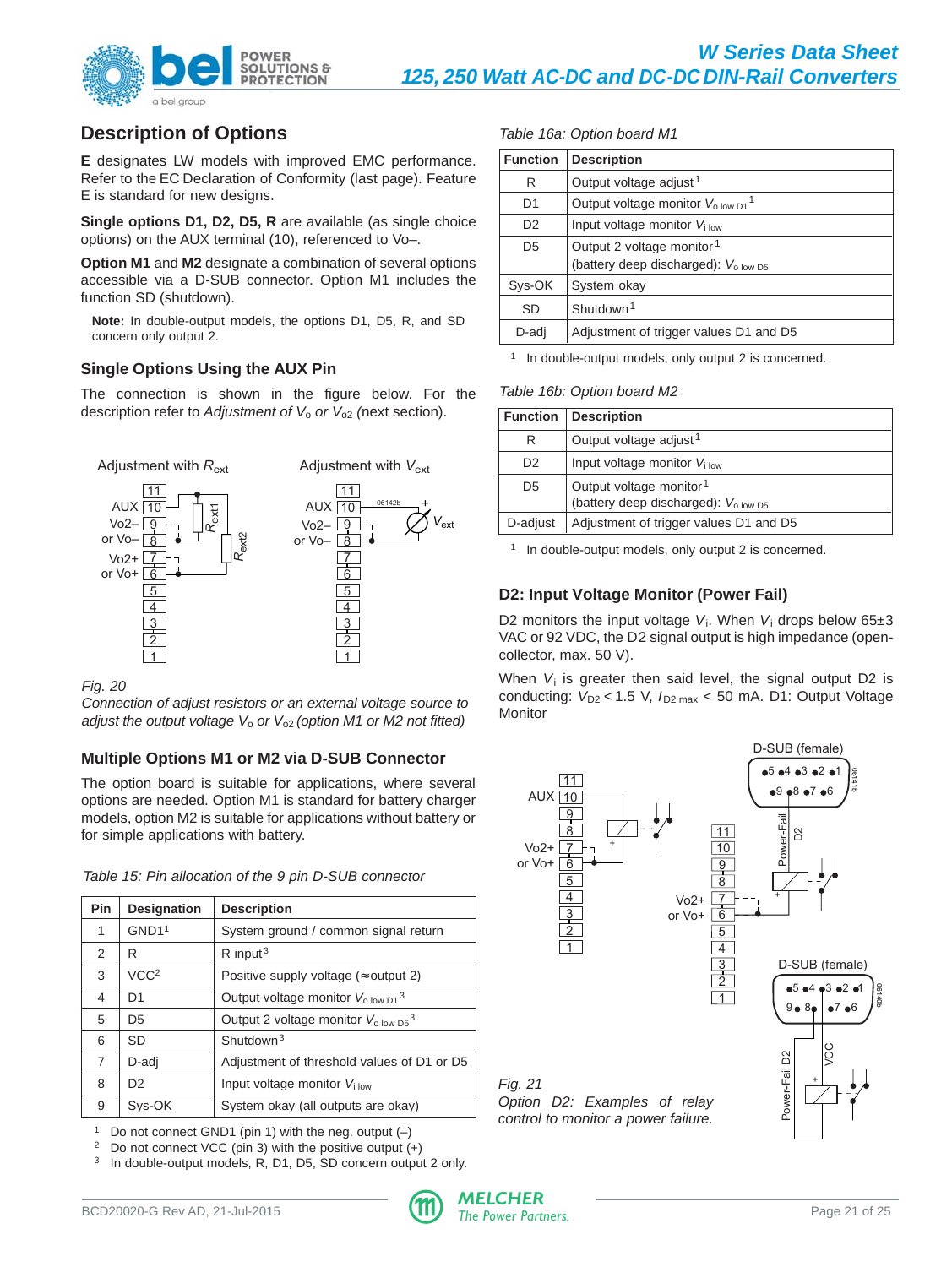

# **D1: Output Voltage Monitor**

D1 is intended for monitoring the bus voltage of a batterybuffered system. It indicates that the system is powered from the battery and can for instance be used as a warning signal or to switch off a part of the load. When the output voltage  $V_0$  (or  $V_{o2}$ ) is greater than  $V_{o}$  low  $D1$  specified in table 17, the D1 signal output is conducting:  $V_{D1}$  < 1.5 V,  $I_{D1 \text{ max}}$  < 50 mA.

When  $V_0$  is lower, the D1 signal output is high impedance (open-collector, max. 58.6 V). In double-output models, D1 monitors only output 2  $(V<sub>o2</sub>)$ .

In applications without battery-buffering the D1 signal may not be suitable, since smaller dynamic load changes may cause D1 to trigger. For such applications, D5 with a trigger level of approx. 85% of  $V_{\text{o nom}}$  should be chosen (e.g., for a bus voltage of 24.7 V: trigger level at 21 V).

# **D5: System Voltage Monitor (Battery Low)**

D5 monitors the output voltage  $V_0$  ( $V_{02}$  in double-output models) or the lowest admissible voltage of a connected battery (battery deep discharge). The definition of D5 is similar to D1, but the trigger level is lower. When  $V_0$  (or  $V_{02}$ ) is greater than  $V_{0.10W}$  D<sub>5</sub> specified in table 17, the D2 signal output is conducting:

 $V_{D5}$  < 1.5 V,  $I_{D5 \text{ max}}$  < 50 mA.

When  $V_0$  is lower, the D5 signal output is high impedance (open-collector, max. 58.6 V). In double-output models, D5 monitors only output 2  $(V<sub>o2</sub>)$ .

In systems without battery support, D5 signals that  $V_0$  (or  $V_{02}$ ) is going to drop below a safe value.

In battery-buffered systems, D5 indicates that the battery has reached its deepest discharge level prior to getting damaged.

The D5 signal can be used for instance to disable loads, save data, or to start a controlled switch-off of running processes.

Table 17: Options D1 and D5: Trigger and switch-on levels

| <b>Model</b> | <b>Battery</b><br>$V_{\text{Bat}}$<br>[V] | V <sub>o low</sub> D1<br>switch on<br>trigger<br>[V]<br>[V] |      | trigger<br>[V] | $V_{o}$ low D5<br>switch on<br>[V] |
|--------------|-------------------------------------------|-------------------------------------------------------------|------|----------------|------------------------------------|
| LWR/LWN1140  | 12                                        | 11.5                                                        | 12.1 | 10.5           | 12.1                               |
| LWR/LWN1240  | 24                                        | 23                                                          | 24.2 | 21             | 24.2                               |
| LWR/LWN1840  | 36                                        | 34.4                                                        | 36.3 | 31.5           | 36.3                               |
| LWR/LWN1740  | 48                                        | 46                                                          | 48.4 | 42             | 48.4                               |

# **Adjustment of Threshold Levels (D1/D5)**

Pin 7 of the D-SUB connector allows for adjustment of the threshold levels of D1 and D5. Both levels are influenced by the voltage divider Rx / Ry. Resistor Rx to pin 3 (VCC) lowers the levels, whereas Ry to pin 1 (GND1) increases them (see fig. 22).





Wiring to adjust both threshold levels of option D1 or D5

# **SD: Shutdown**

Reduces the output power to approx. 1 W, but the converter is not fully disabled. In a no-load condition,  $V_0$  drops below 6.2 V; see fig. 23. In double-output models, only output 2 is influenced.





Output voltage versus output current, while the shutdown is activated  $(V_i = V_{i\text{ nom}})$ .

Table 18: Shutdown conditions

| Voltage V <sub>SD</sub> on<br>shutdown pin | Result                                 |
|--------------------------------------------|----------------------------------------|
| 0.7V                                       | Converter disabled $(P_0$ approx. 1 W) |
| $\geq$ 2.0 V or open                       | Converter enabled                      |

# **Sys-OK: Status**

This function allows in a battery charger application for checking, whether the output is correctly following the external control signal at the R-input (coming for instance from the temperature sensor). The logic is shown in table 19.

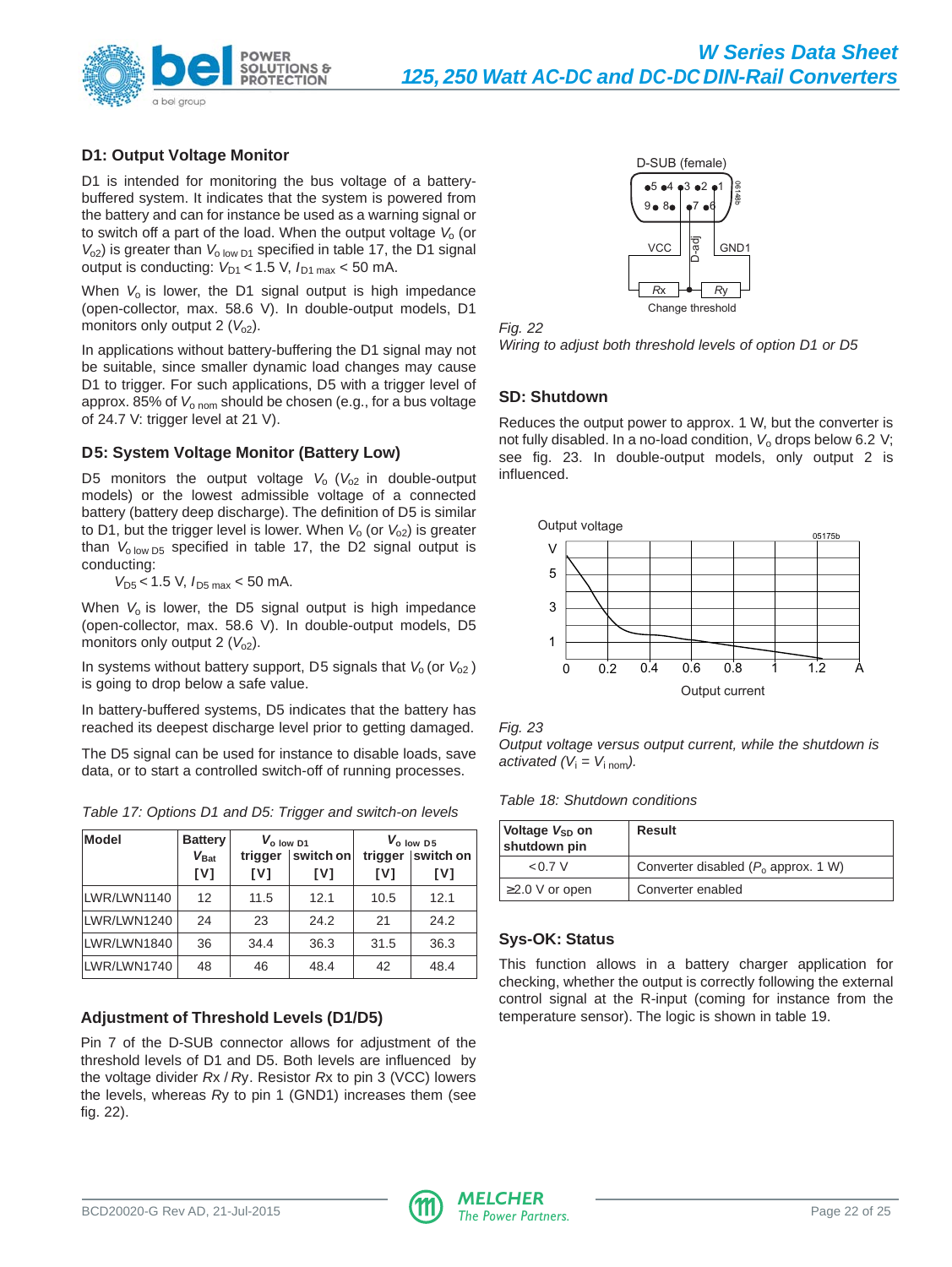

# Table 19: System OK (M1 with external battery sensor)

| <b>System Status</b>                                                         | Input | $V_{control}$<br>sensor signal | $V_{\text{Bat}}$<br>theoretical | $V_{\mathsf{Bat}}$<br>measured | Sys-OK<br>output |
|------------------------------------------------------------------------------|-------|--------------------------------|---------------------------------|--------------------------------|------------------|
| System OK                                                                    | O.K.  | 2.7V                           | 27 V                            | 27 V                           | Low ohmic        |
| Battery overchared / temp. sensor<br>defect / control voltage to high        | O.K.  | 2.7V                           | 27 V                            | 28 V                           | High ohmic       |
| Overload, converter cannot follow the<br>control signal                      | O.K.  | 2.7V                           | 27 V                            | 24 V                           | High ohmic       |
| Output does not follow control signal,<br>since battery would be overcharged | O.K.  | 3.0V                           | 30V                             | 27 V                           | High ohmic       |
| System OK                                                                    | O.K.  | 2.5V                           | 25 V                            | 25V                            | Low ohmic        |

# **R:** Adjustment of  $V_0$  or  $V_{02}$

The R input allows external adjustment of the output voltage in the range of 50% to 110%  $V_{\text{o nom}}$ . Double-output models allow only adjustment of output 2 (connected to the terminals 6, 7, 8 and 9). This enables asymmetric output voltage configuration.

Adjustment can be achieved via a resistor or an external voltage source (in the range of 1.25 – 2.75 V).

**Note:** If the R input is not connected:  $V_0$  or  $V_{0.2} \approx V_{0.2}$  nom.

a) Adjustment by an external resistor:

Resistor R<sub>ext1</sub>, connected between R (pin 2) and GND1 (pin 1) of the D-SUB connector or according to fig. 20.

$$
V_{\rm o} = 50 - 100\% \ V_{\rm o\, nom.} \quad R_{\rm ext1} \approx 4 \ k\Omega \bullet \frac{V_{\rm o}}{V_{\rm o\, nom} - V_{\rm o}}
$$

Resistor  $R_{ext2}$ , connected between R (pin 2) and VCC (pin 3) of the D-SUB connector or according to fig. 20.

$$
V_0 = 100 - 110\% \ V_{\text{o nom.}} R_{\text{ext2}} \approx 4 \, k\Omega \cdot \frac{V_0 - 2.5 \, V}{2.5 \, V \cdot (V_0 / V_{\text{o nom}} - 1)}
$$

**Note:** If the R function is not included in M1 or M2, refer to figure 20 how to connect  $R_{\text{ext1}}$  or  $R_{\text{ext2}}$ .

b) Adjustment by an external control voltage  $V_{ext}$  (1.25 – 2.75 V), connected between R (pin 2) and GND (pin 1) of the D-SUB connector or according to fig. 20.

$$
V_{ext} \approx 2.5 \text{ V} \cdot \frac{V_o}{V_{o \text{ nom}}} \qquad V_o \approx V_{o \text{ nom}} \cdot \frac{V_{ext}}{2.5 \text{ V}}
$$

**Caution:** To prevent damage, V<sub>ext</sub> should not exceed 3 V, nor be negative.

**Note:** If longer wires are used to connect the R input at the D-SUB connector, the wiring to pin 1 (GND1) should be done as star point connection. If wired differently, the output voltage setting may be adversely affected.

In battery charging systems, an external battery temperature sensor (see Accessories) can be connected to optimize  $V_0$ . However, adjustment using the R input (pin 2 of D-SUB) is possible as well. The above shown formulas are valid, but  $V_{\text{onom}}$  stands for the voltage with open R input (=  $V_{\text{o safe}}$ ).

# **F: Built-in Second Fuse**

A built-in second fuse in the neutral line provides safe phase-

to-phase connection at low mains voltages (e.g., USA 120 V/ 208 V / 60 Hz systems).

The built-in second fuse also enables safe connection to the mains, where phase and neutral are not defined or cannot be identified, as e.g., in the case of plug and socket connection to the mains via German Schuko-plugs; see also Safety and Installation Instructions.

Option F limits the DC input voltage to ≤ 250 V.

# **Q: Reverse Polarity Protection**

EW models have no bridge rectifier at the input. To provide reverse polarity protection, an additional diode can be fitted. However this lowers the efficiency by approximately 1%.

# **K2: System Connectors**

For installation in systems using pre-assembled harnesses the converters are available with system connectors. They are ULlisted, approved for currents up to 15 A at –40 to 105 °C.

The mating system connectors with screw terminals and retainers are delivered together with every converter with option K2. Use max. 2.5 mm2 (AWG 12) solid or stranded wires, or max. 1.5 mm2 (AWG 14) stranded wires with crimp termination, stripped length 6 mm. Tightening torque of input/ output terminals: max. 0.79 Nm (7 lbs.in.).

# **G: RoHS**

RoHS compliant for all six substances.



Fig. 24 System connectors Option K2

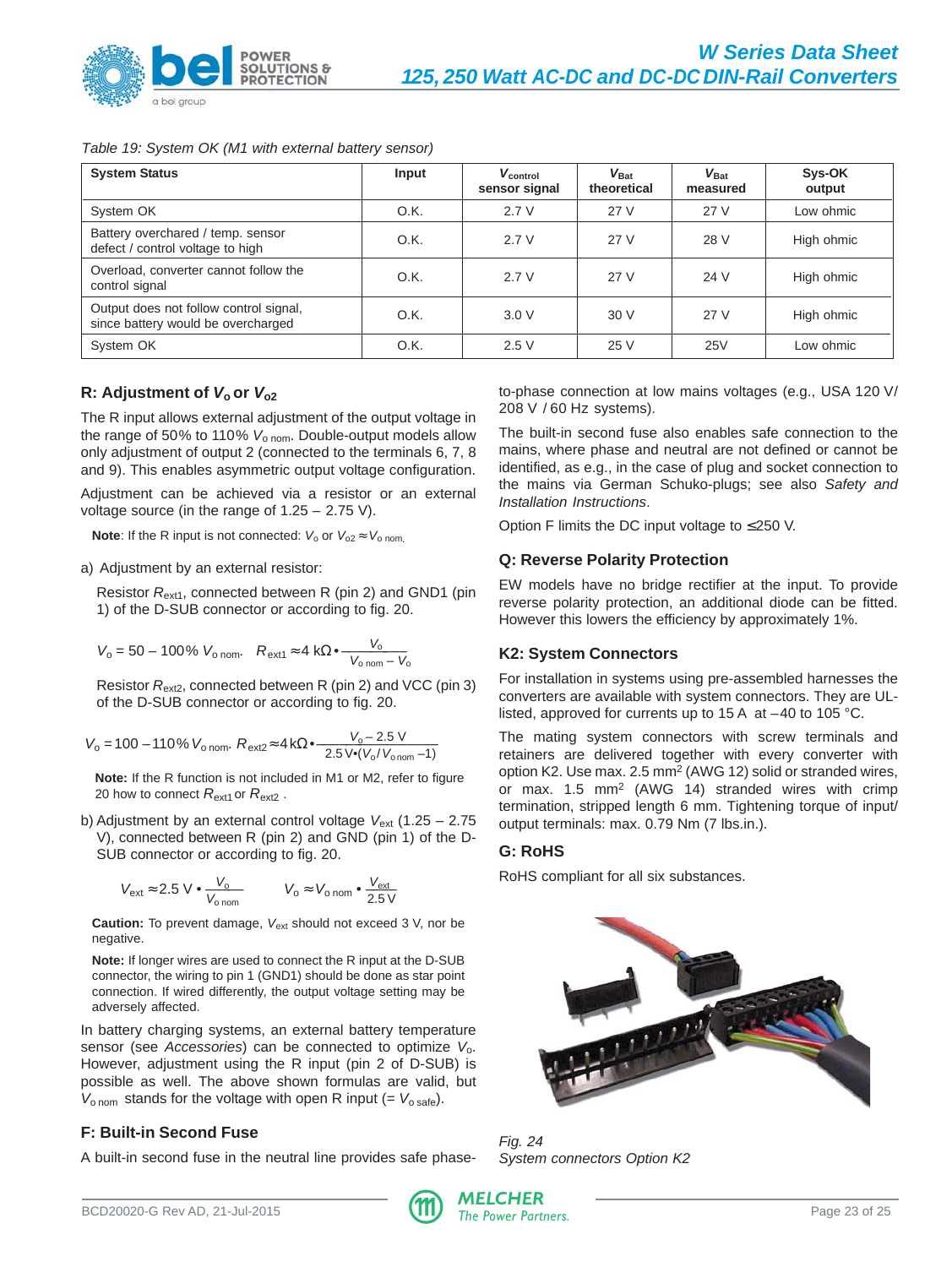<span id="page-23-0"></span>

# **Accessories**

#### **Shock-Resistant Wall Mounting**

Set of wall mounting brackets HZZ00618-G (UMB-W)

**Content:** 2 clamps, 4 countersunk screws M4, washers, and spring washers.



Wall mounting brackets HZZ00618-G Fig. 26

Wall mounting with mounting brackets HZZ00618-G

#### **Protective Covers over Terminals**

Protective covers are available to avoid touching of the terminals. HZZ01219-G contains in a bag a plastic cover with length  $A = 26.5$  mm for the primary terminals and a second one with length  $A = 59$  mm for the secondary terminals; see figure below.

Content: 2 covers to protect the input and output terminals.



Fig. 28 Protective covers HZZ01219-G

# **DIN-Rail Fixing Brackets HZZ00624-G**

For DIN-Rail vibration-proof fastening, use a set of brackets HZZ00624-G (DMB-EWG). For heavy-duty application 2 sets  $( = 4$  brackets) are preferable.





Fig. 27 DIN-rail fixing bracket HZZ00624-G (DMB-EWG)